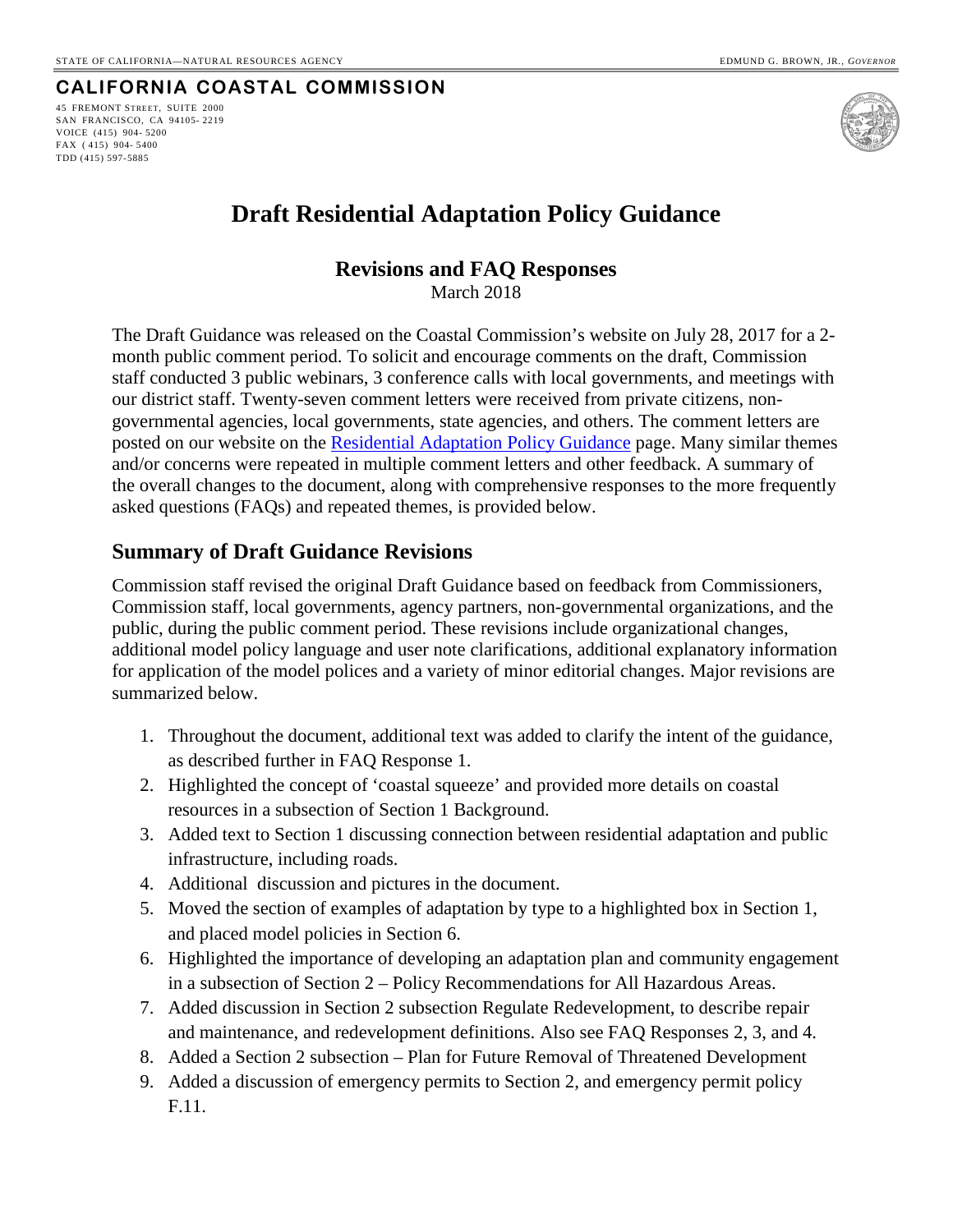- 10. Clarified managed retreat program considerations in Section 3 and added a California example in a highlighted box. Also see FAQ Response 8.
- 11. Revised and moved the flowchart (now Figure 5) describing the analytical process for considering approval of shoreline protective devices to protect residential structures.
- 12. Added a subsection on Regional Coordination to Section 5.
- 13. Described funding opportunities in a new subsection of Section 5, and added an appendix of potential funding sources. Also see FAQ Response 7.
- 14. Additional user notes were provided and clarification in policy language to describe sea level rise impacts on public trust resources in the Assumption of Risk Policy A.6. Also see FAQ Response 6.
- 15. Added more discussion of shoreline protection for existing structures (Policy F.1). Also see FAQ Response 2.
- 16. Added another design policy -- C.2 Design Guidelines to Reduce Greenhouse Gas Emissions.
- 17. Removed D.3 (Limited Authorization Period) and added a new policy for Mean High Tide Line survey conditions (renamed Model Policy D. 3).
- 18. Added user note and additional policy language for considering limitations on future shoreline protection in Model Policy F.9
- 19. Added a new policy for a neighborhood scale adaptation plan (Model Policy G.3– Adaptation Plan for Highly Vulnerable Areas) to provide strategies for hazardous areas where development must be approved to avoid an unconstitutional taking of private property
- 20. Added a new policy related to funding -- G.13 Aligning LCPs with LHMPs.

# **Frequently Asked Questions/Comments**

## **Response 1**

## **Intent of Draft Guidance**

**Comment:** *Commenters requested confirmation that even if this Draft Guidance is adopted as an "Interpretive Guideline," it will remain as guidance for local governments to consider and will not have the force of regulations or legal standards. Some commenters stated that this Draft Guidance is an underground regulation that must be submitted to the Office of Administrative Law as a formal rulemaking. Other commenters asserted that mandatory language in some model policies (e.g., "new development shall be conditioned . . .") is inconsistent with the idea that this is a guidance document.*

The Draft Residential Adaptation Policy Guidance (Draft Guidance) is a tool to be used to help ensure that Local Coastal Program (LCP) policies and coastal development permits (CDPs) are developed and approved consistent with the Coastal Act and/or applicable LCP policies, in light of sea level rise. The Draft Guidance is provided pursuant to Public Resources Code Section 30620(a)(3), which allows the Commission to adopt "[i]nterpretive guidelines designed to assist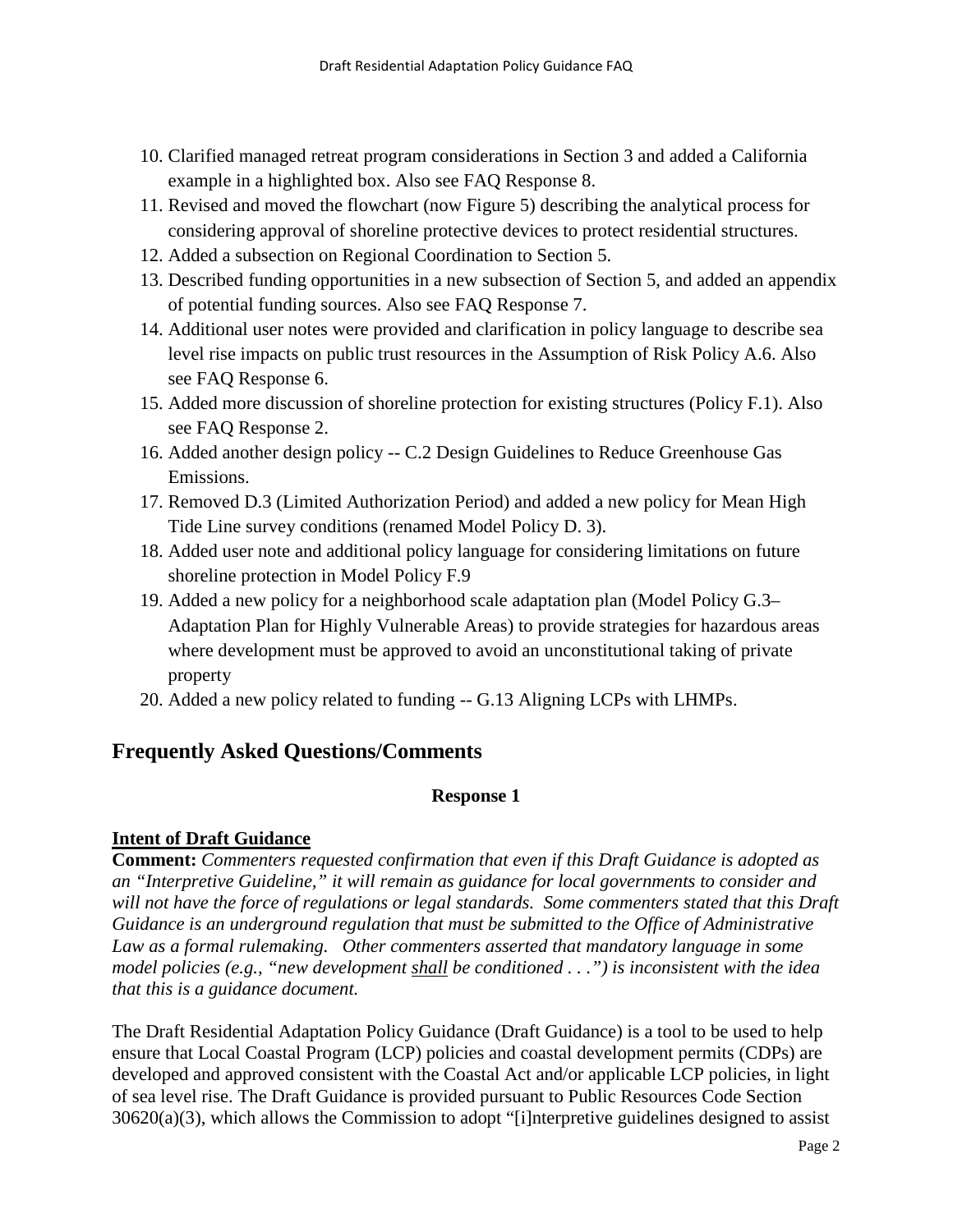local governments, the commission, and persons subject to this chapter in determining how the policies of this division shall be applied in the coastal zone prior to the certification, and through the preparation and amendment, of local coastal programs. However, the guidelines shall not supersede, enlarge, or diminish the powers or authority of the commission or any other public agency."

This statutory provision provides the Commission with the authority to adopt, through a public process, guidelines such as the ones proposed here. Pursuant to this statutory provision, and as stated in the Draft Guidance, these guidelines do not supersede the Coastal Act or change the legal standard of review applicable to LCPs or CDPs. Although this Draft Guidance is not a regulation, it provides direction to local governments and applicants on how to address sea level rise. The Commission will, and local governments should, consider the Draft Guidance when drafting or reviewing future, proposed LCP policies and when considering CDP applications. Application of the policies and implementing measures identified in the Draft Guidance will help ensure consistency with the Coastal Act, in light of sea level rise. However, there may be cases where application of the Draft Guidance would not result in consistency with the Coastal Act, or where an alternative approach would equally or better ensure consistency with the Coastal Act. In those cases, an alternative approach would be warranted.

The Draft Guidance document, including the user notes for the model policies, also provides guidance on the rationales for, and recommended use of, the various model policies and policy concepts. For example, it describes how some policy concepts should be included in LCPs in order to address sea level rise hazards because they are necessary to carry out specific Coastal Act requirements, how other policy concepts may have more limited application to particular circumstances or geographical areas, and how some of the model policies simply provide suggestions for consideration.

Public Resources Code Section 30333(b) permits the Commission to adopt guidelines such as this, as well as its 2015 Sea Level Rise Policy Guidance, without proceeding through formal rulemaking procedures pursuant to the California Administrative Procedures Act. Courts have upheld the Commission's authority to adopt guidance without proceeding through formal rulemaking. *Pac. Legal Found. v. California Coastal Com*. (1982) 33 Cal. 3d 158, 169, n. 4; *California Coastal Com. v. Office of Admin. Law* (1989) 210 Cal.App.3d 758, 762. Public Resources Code Section 30620(b) does require that interpretive guidelines only be adopted after a public hearing. Here, the Commission has already held one public hearing regarding this Draft Guidance and will hold at least one more public hearing on it. In addition, Commission staff provided a public comment period for the Draft Guidance, will hold another public comment period for a revised draft, and convened numerous calls, webinars and other forums for obtaining feedback from the public, affected government entities, and others.

The model policies contain terms such as "shall" or other mandatory language because they are presented as examples of possible language to use, and are shown as the policy would appear in an LCP. This presentation of the information does not transform this Draft Guidance into a regulation or a new legal standard of review. Rather, it reflects the fact that LCPs often need to contain policies with requirements in order to be consistent with and adequate to carry out the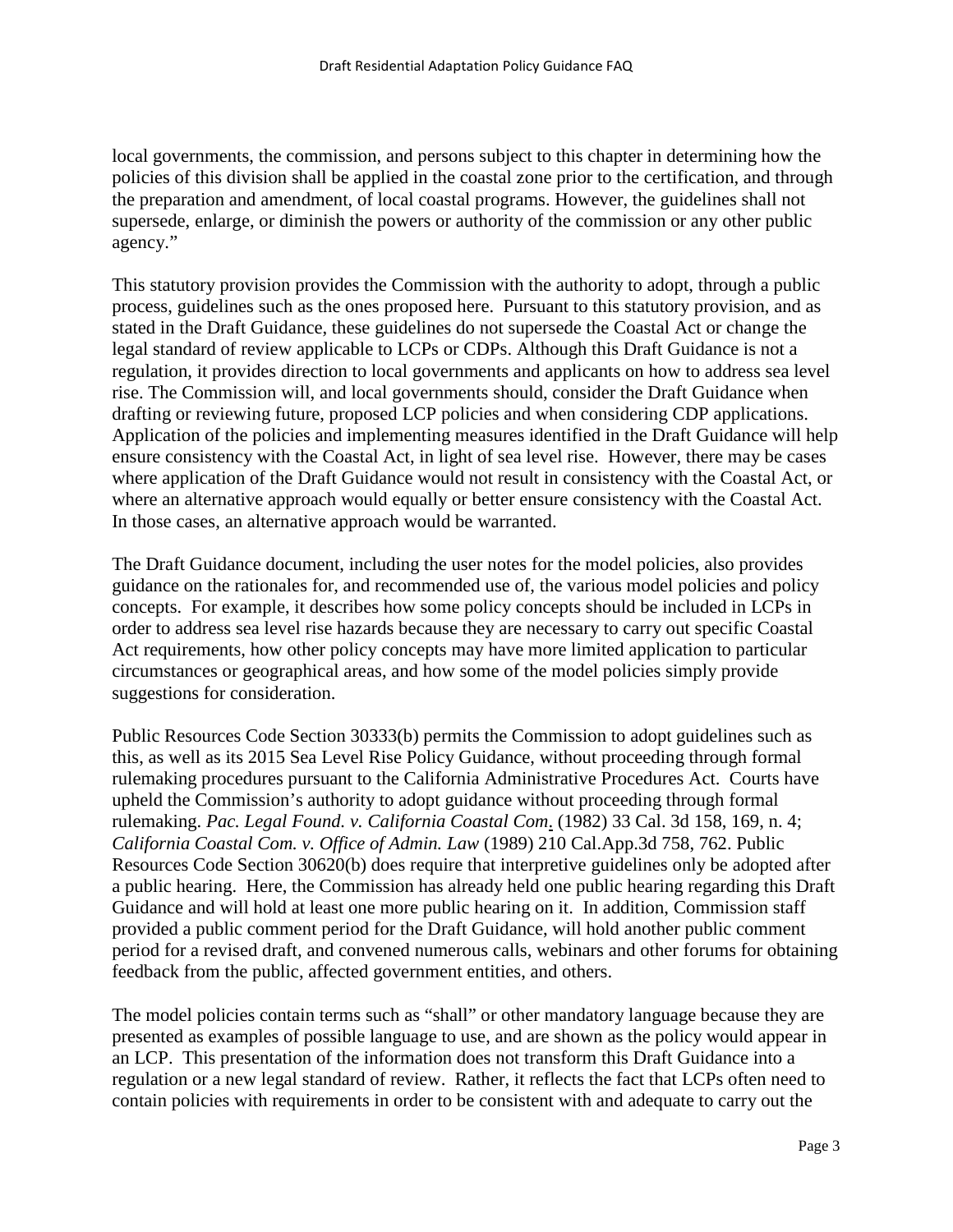Coastal Act. The model policies are written for local governments to customize and create their own LCP policies, and in many instances such policies may need to include these requirements.

In sum, the Draft Guidance is not a regulation or a mandate; however, it does provide the Commission's direction on how LCP's should address sea level rise. Using the model policies can help ensure Coastal Act consistency, but jurisdictions remain free to develop other policies, so long as they are consistent with the Coastal Act. The Draft Guidance is not the legal standard of review for the actions that the Commission or local governments take under the Coastal Act. Such actions are subject to the applicable requirements of the Coastal Act, the federal Coastal Zone Management Act, certified Local Coastal Programs, and other applicable laws and regulations as applied in the context of the evidence in the record for that action.

#### **Response 2**

## **Shoreline Protection for Existing Structures**

**Comment:** *Commenters disagree with how the Commission's 2015 Sea Level Rise Policy Guidance and this Residential Adaptation Policy Guidance interpret the term "existing structure" as used in Section 30235 of the Coastal Act to mean a structure in existence at the time the Coastal Act went into effect. Commenters note that this interpretation is contrary to the interpretation advanced by the Commission in some prior circumstances and assert that "existing" should mean "currently existing," rather than existing as of January 1, 1977.*

Public Resources Code Section 30235 states:

Revetments, breakwaters, groins, harbor channels, seawalls, cliff retaining walls, and other such construction that alters natural shoreline processes shall be permitted when required to serve coastal-dependent uses or to protect *existing structures* or public beaches in danger from erosion, and when designed to eliminate or mitigate adverse impacts on local shoreline sand supply. Existing marine structures causing water stagnation contributing to pollution problems and fishkills should be phased out or upgraded where feasible. (emphasis added.)

Both this Draft Guidance and the Commission's 2015 Sea Level Rise Policy Guidance acknowledge that neither the Coastal Act nor its implementing regulations explicitly define what qualifies as an "existing structure" for the purposes of Section 30235. However, interpreting and defining this term in specific cases and through LCPs will likely have a substantial effect on the amount of shoreline armoring that may be permitted and constructed. Thus, interpreting and defining the term is important for ensuring the protection of shoreline resources, including public access and recreation, consistent with the Coastal Act, especially in light of current planning efforts to address future sea level rise impacts.

As described in the Draft Guidance, shoreline armoring generally causes a variety of impacts that are inconsistent with the Coastal Act's resource protection policies. For example, hard armoring can reduce public access along the shoreline due to the armoring physically occupying beach space. It can also cause greater erosion of sand and fix the back of the beach, thereby preventing the natural retreat of beaches. Other detrimental impacts may include negative visual impacts,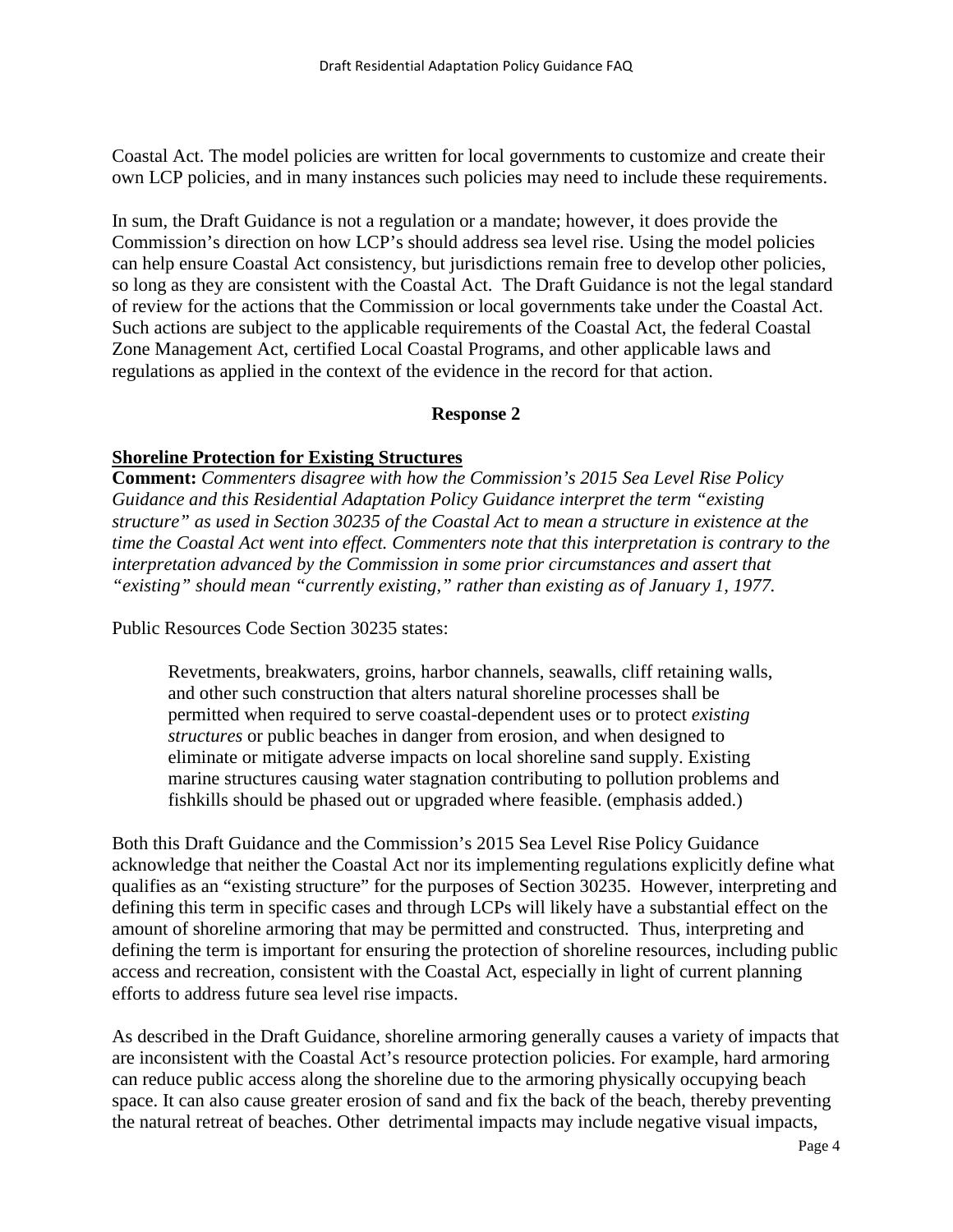alterations to natural landforms, recreation impacts (e.g., surfing limitations), interference with intertidal and beach habitat and ecosystem service functions, and nuisance conditions for neighbors who suffer increased flooding or erosion as a result of nearby armoring. These impacts are generally inconsistent with policies such as Coastal Act Sections 30210, 30220, 30221, 30230, 30233, 30240, 30251, and 30253.

Because of the impacts that shoreline armoring has, such armoring is disfavored under the Coastal Act, and it is explicitly forbidden in certain contexts. In particular, Coastal Act Section 30253 reads, in relevant part:

*New development* shall do all of the following: (a) Minimize risks to life and property in areas of high geologic, flood, and fire hazard. (b) Assure stability and structural integrity, and neither create nor contribute significantly to erosion, geologic instability, or destruction of the site or surrounding area *or in any way require the construction of protective devices that would substantially alter natural landforms along bluffs and cliffs*." (emphasis added.)

Although shoreline protective devices are generally disfavored under the Coastal Act, the law recognizes that they should still be permitted in some circumstances. Section 30235 is essentially an "override" provision that requires approval of shoreline protection in certain situations even when such devices conflict with other Coastal Act resource protection policies. Accordingly, defining what constitutes an "existing structure" subject to the override provision in Section 30235 is a consequential decision.

If 'existing structure' is understood to mean structures permitted prior to the Coastal Act, then non-coastal dependent structures permitted after 1976 would not be allowed to obtain shoreline armoring under Section 30235. However, owners of such structures could still obtain armoring if such armoring is consistent with relevant LCP and Coastal Act policies, or in certain other instances (e.g., if it is necessary to protect adjacent structures that are allowed protection under Section 30235). On the other hand, if "existing structure" means any structure in existence at the time that an applicant applies for shoreline armoring to protect it, then every structure built along the coast over the past 40 years (and before) would be allowed to have shoreline armoring if the provisions of Section 30235 are met, even if the armoring is otherwise inconsistent with the Coastal Act. Arguably, even *new* structures could eventually be allowed to obtain shoreline armoring that is otherwise inconsistent with the Coastal Act under this interpretation because, once a structure is constructed, it would become an "existing structure" that is allowed protection under this interpretation of 30235.

Read together, the most reasonable and straight-forward interpretation of Coastal Act Sections 30235 and 30253 is that they demonstrate a broad legislative intent to allow shoreline protection for development that was in existence when the Coastal Act was passed, but to require any *new* development approved after that date to be designed and sited in a way that avoids the need for shoreline protection. Grandfathering existing structures and allowing owners to protect those structures—subject to the restrictions in Section 30235—would have been allowed in order to protect investment-backed expectations related to existing development that predated the Coastal Act's requirements. However, for structures permitted after the Coastal Act went into effect,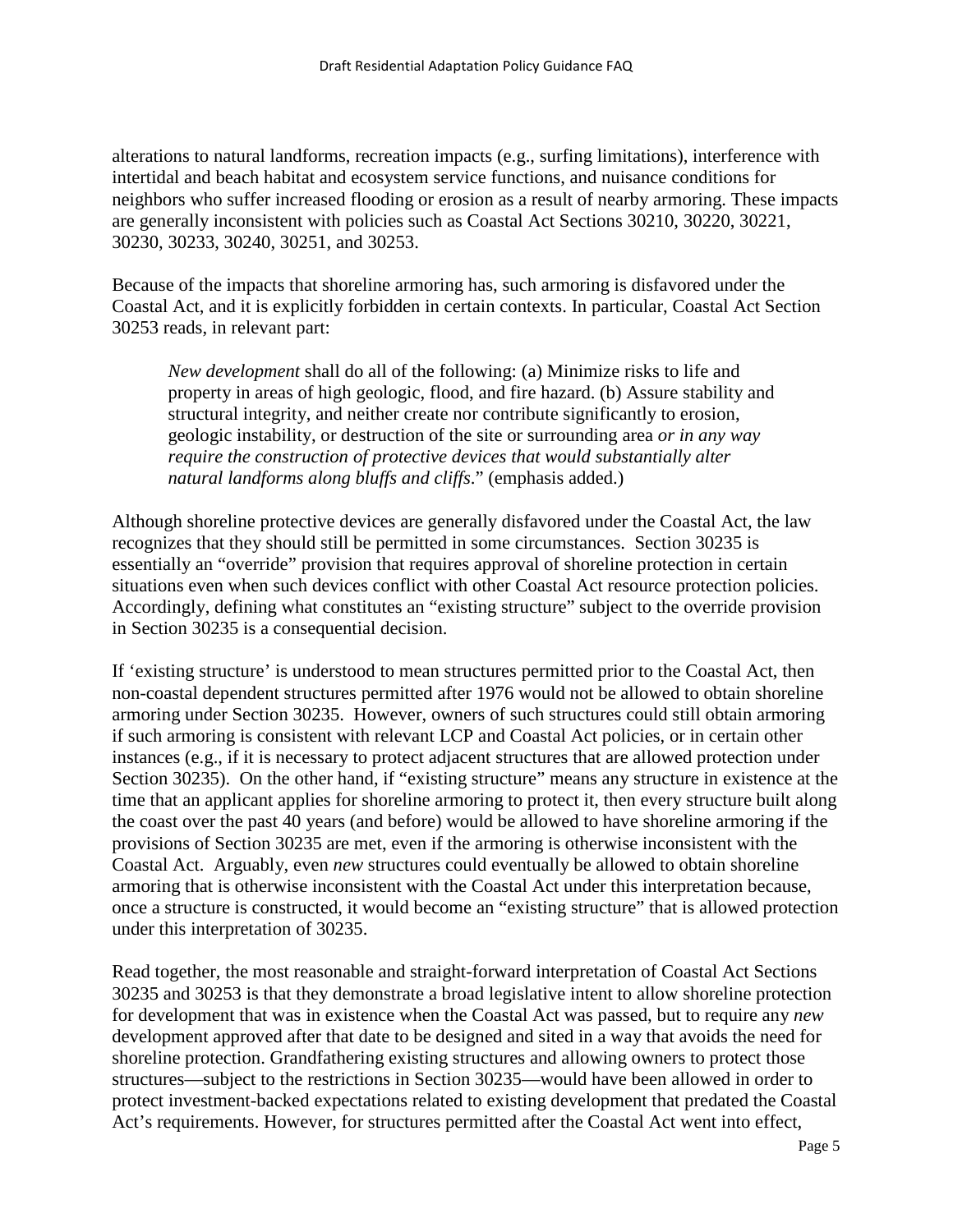such protective structures would generally be disallowed due to the well-known adverse impacts to coastal resources typically caused by shoreline protection.

The history of Section 30235 supports this interpretation. The Legislature added the word "existing" in front of the term "structure" in the final version of the Coastal Act bill. Without the word "existing," the provision would have already protected any "structure" in danger of erosion. If the Legislature had intended for 30235 to allow protection of *any* structure, including post-Coastal Act structures, there would have been no reason to add the word "existing." Likewise, there was no need to add the word "existing" to clarify that planned, future structures were not allowed protection per Section 30235. This is because Section 30235 only requires approval of shoreline protection for structures *in danger of erosion*, and a planned future structure—by definition—cannot be in danger of erosion. Also, Section 30253 already prohibited armoring for most new, or planned, development. Thus, the most logical reason to add the term was to clarify that "existing structures" meant pre-Coastal Act structures.

As some commenters noted, the Commission has previously taken the position that "existing structures" means any pre- or post-Coastal Act structure currently in existence. See *Surfrider Foundation v. California Coastal Comm'n* (Cal. Ct. App. June 5, 2006, No. A110033) 2006 WL 1430224. However, in the time since the Commission briefed the *Surfrider* case, the issues of sea level rise and seawalls have become far more prominent, and the Commission has comprehensively considered its position on the meaning of "existing structures." In particular, in 2015 the Commission adopted interpretive guidelines, in the form of its Sea Level Rise Guidance, pursuant to Coastal Act Section 30620(a)(3). The Sea Level Rise Guidance discusses the interpretation of "existing structures" in the context of the growing issue of sea level rise and in light of a deeper consideration of the Commission's public trust duties, and it states that structures built after 1976 pursuant to a coastal development permit should not be considered "existing structures" pursuant to Section 30235. The Commission's extensive public process in developing these formal guidelines stands in sharp contrast to its project-driven, informal interpretation of the LCP provision in *Surfrider*.

Construing the term "existing structures" in Section 30235 to mean pre-Coastal Act structures is the most consistent with the language, context, and history of the provision. It also best carries out the Commission's duty to protect public trust resources and to follow courts' mandate to construe the Coastal Act "liberally to accomplish its purposes and objectives, giving the highest priority to environmental considerations." *McAllister v. California Coastal Comm'n* (2009) 169 Cal.App.4th 912, 928.

See Appendix A for a more detailed legal analysis of this issue.

## **Response 3**

#### **Redevelopment**

**General Comment:** *Commenters assert that the term "redevelopment" is not defined in the Coastal Act and request that the Draft Guidance clarify whether this definition is an optional standard that local jurisdictions may or may not choose to adopt, or alternatively if its inclusion is intended to establish a new requirement to be imposed through the LCP update process.*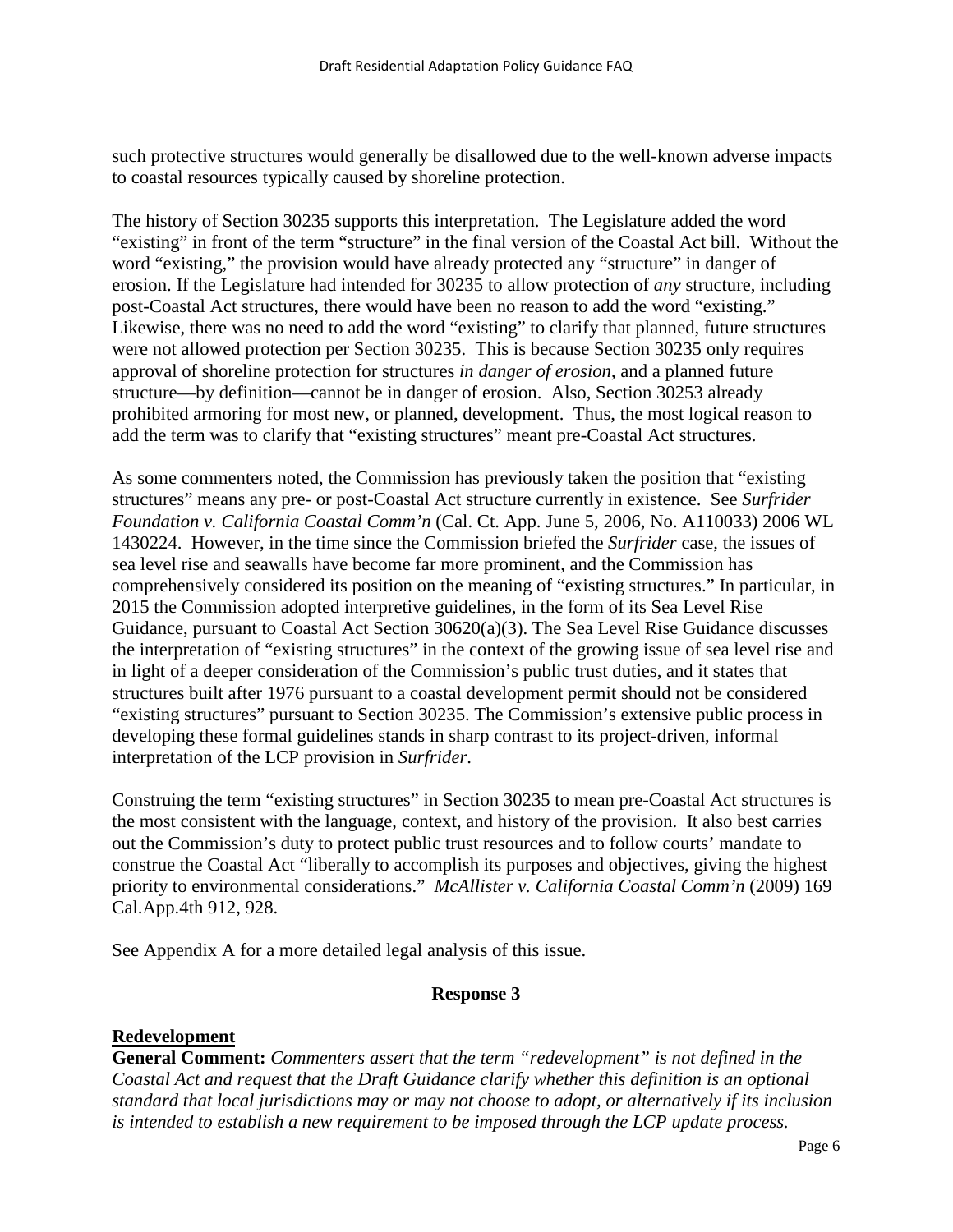Definitions of redevelopment are common in land use planning and not inconsistent with policies in the Coastal Act. The purpose for defining redevelopment is to avoid the conversion of an existing, non-conforming structure into a new, non-conforming structure through either a single renovation or through incremental changes to the structure. As described in the Commission's 2015 Sea Level Rise Policy Guidance, "LCPs should encourage and require, as applicable, existing at-risk structures to be brought into conformance with current standards when redeveloped. Improvements to existing at-risk structures should be limited to basic repair and maintenance activities and not extend the life of such structures or expand at-risk elements of the development, consistent with the Coastal Act."

Accordingly, while "redevelopment" is not explicitly defined in the Coastal Act, limiting redevelopment in hazardous areas is critical in order to avoid the expansion and perpetuation of existing structures in at-risk locations and protective devices that adversely affect natural shoreline processes, and therefore to carry out the Coastal Act's goal of minimizing hazards and protecting public access and coastal resources. Ensuring that existing structures are not redeveloped in a manner that harms current or future public access to the coast, current or future wetlands or other wildlife habitat, or other public trust resources is also consistent with public agencies' duty to exercise continuous supervision and control over public trust resources, including tidelands.

The example definition of redevelopment found in Model Policy B.7 is derived from specific Coastal Commission regulations and is consistent with the overall Act. It is also consistent with the Commission's 2015 Sea Level Rise Policy Guidance, which states: "Define 'redevelopment' as, at a minimum, replacement of 50% or more of an existing structure. Other options that may be used to define what constitutes redevelopment or a replacement structure could include 1) limits on the extent of replacement of major structural components such as the foundation or exterior walls, or 2) improvements costing more than 50% of the assessed or appraised value of the existing structure. The redevelopment definition should take into consideration existing conditions and pattern of development, potential impacts to coastal resources, and the need for bluff or shoreline protective devices if the structure remains in its current, non-conforming location."

The standard that replacement of 50% or more of a structure constitutes new development derives from 14 Cal. Code Regs. section 13252(b), which provides that replacement of 50% or more of a structure, unless destroyed by natural disaster, constitutes a new structure. Likewise, the requirement that redevelopment definitions address cumulative improvements derives, in part, from 14 Cal. Code Regs. sections 13250(b)(4) and 13253(b)(4), both of which articulate the principle that separate individual improvements made over time should be considered cumulatively for the purpose of determining whether additional improvements to the structure are exempt from permitting requirements. The other examples for how to define redevelopment along with implementing measures that limit development in at-risk locations are intended to be practical suggestions that may be considered on a case-by-case basis to help ensure that LCP policies are consistent with and adequate to carry out the Coastal Act.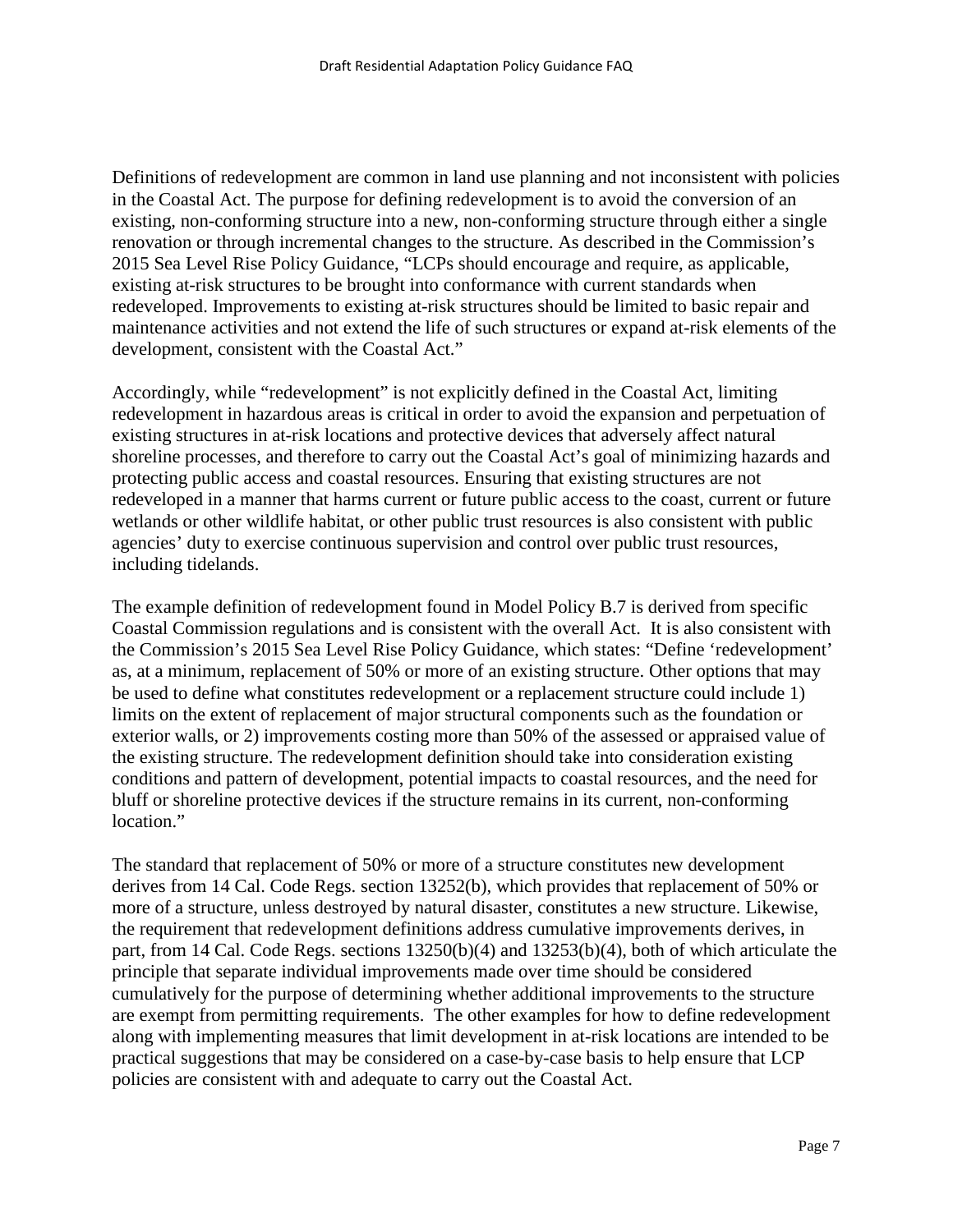Additionally, failing to define redevelopment, and thereby allowing unlimited, cumulative repair and improvements over time would allow piecemeal, complete redevelopment of a nonconforming property in a hazardous location – a result directly at odds with Coastal Act policies that require new development to minimize risks and protect coastal resources, including public trust resources. Depending on the facts of the situation, piecemealing of improvements over time—especially if undertaken in an attempt to avoid otherwise applicable permitting standards—could also violate the requirement that functionally related development performed by the same applicant shall be the subject of a single permit application, to the maximum extent feasible. 14 Cal. Code Regs § 13053.4.

This Draft Guidance does not supersede exemptions established pursuant to the Coastal Act and its implementing regulations, nor does it supersede existing categorical exclusions certified by the Commission. That said, the Coastal Act does not limit the authority of local governments to establish requirements that go beyond the minimum requirements of the Coastal Act, so long as they do not conflict with the Act. (Public Resources Code § 30005(a).) Accordingly, local jurisdictions have discretion to define redevelopment in ways that go beyond the minimum standards articulated above. For example, local jurisdictions could include a 50% valuation criterion for redevelopment, which is consistent with FEMA's definition for Substantial Improvements, 44 Code of Federal Regulations 59.1.

As stated throughout the Draft Guidance, the information and recommendations should be considered on a location-specific and case by case basis in a way that fulfills the requirements of the Coastal Act, certified LCPs, and other relevant laws and policies and includes consideration of local conditions. Recommendations within the Draft Guidance do not supersede any applicable Coastal Act provisions or other laws.

## **Response 4**

## **Repair and Maintenance of Development**

 $\overline{a}$ 

**Comment***: Commenters expressed concern that the redevelopment definition unfairly restricts residents from necessary routine maintenance and upkeep of their homes and could discourage residents from elevating homes to make them safer from flooding.*

Generally, routine repair and maintenance of, and improvements to, residential structures are exempt from coastal development permitting requirements unless the structures are located in sensitive habitat areas or adjacent to coastal bluffs, beaches, or the sea.<sup>[1](#page-7-0)</sup> Repairs or improvements that are not exempt, and that do not constitute redevelopment, generally may be allowed if the new development is consistent with relevant LCP and Coastal Act policies and does not increase an existing structure's non-conformity with relevant standards. However, at a certain point, improvements and replacement projects—either individually or cumulatively—can be so substantial that they effectively create a new structure. Including redevelopment standards in LCPs is crucial to ensure that existing, non-conforming structures in hazardous or sensitive

<span id="page-7-0"></span><sup>1</sup> See Public Resources Code § 30610(a), (d), 14 Cal Code Regs §§ 13250, 13252, and corresponding LCP provisions. Some jurisdictions may also have categorical exemptions that have been certified by the Commission that exempt other types of development from permitting requirements.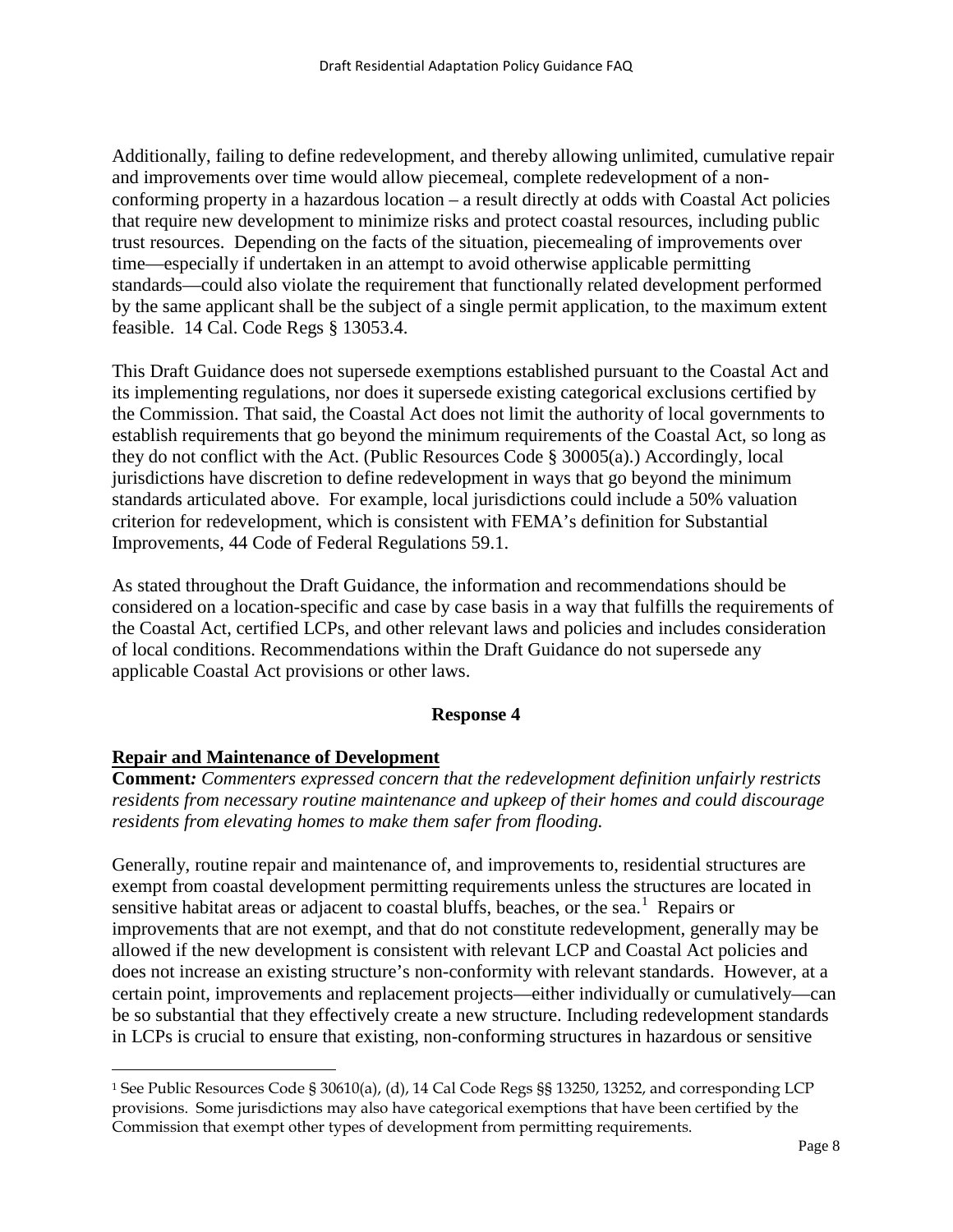locations are not allowed to be completely rebuilt and to remain in perpetuity, despite their inconsistency with current LCP and Coastal Act policies and public trust principles.

The Model Policy [B.7] defining redevelopment is primarily intended to address situations where major structural elements of a home are replaced. Normal maintenance or improvement work, such as reshingling a roof, repainting, replacing siding or plumbing fixtures, or remodeling a kitchen, would not normally trigger redevelopment standards because they would not affect major structural components of a home. Additionally, if an LCP defined redevelopment to include development that costs at least 50 percent of the market value of the structure, it is unlikely that routine repair and improvements would meet that standard. However, local governments can tailor redevelopment definitions to some extent (as described further in Response 3) to ensure they make sense in that particular jurisdiction. Finally, jurisdictions should consider whether defining redevelopment in a certain way will act as a disincentive for atrisk property owners to raise their homes consistent with LCP or federal (FEMA) policies for flood and storm safety. If elevating a home is needed to provide flood safety, then such elevation may be consistent with relevant LCP policies, if the elevation would minimize flood risk and help ensure structural stability, while also protecting coastal resources. Thus, even if the structural work necessary to elevate the structure constitutes redevelopment, such work may still be approvable.

#### **Response 5**

## **Shoreline Armoring Mitigation**

**Comment:** *Some commenters asserted that Coastal Act Section 30235 requires that construction be "designed to eliminate or mitigate adverse impacts on local shoreline sand supply," not that it be the "least environmentally damaging feasible alternative." Commenters also asserted that Section 30235 only specifies that impacts on local shoreline sand supply must be mitigated, and that it does not require mitigation for other impacts of shoreline protection. They claim that Section 30235 addresses the requirements for shoreline protection in specific terms, taking precedence over more general standards and that, although local governments often choose to implement the least environmentally damaging alternative, nothing in the Coastal Act requires adoption of such an alternative.* 

Section 30235 contains some standards applicable to shoreline protection, but other provisions of the Coastal Act, its implementing regulations, and the California Environmental Quality Act also apply. It is these other provisions that require agencies to analyze alternatives to shoreline protection and to adopt an alternative that substantially lessens any significant adverse impacts that the protective device might have on the environment, if feasible. See 14 Cal. Code Regs §§ 13053.5(a) (applications for development "shall [] include any feasible alternatives or any feasible mitigation measures available which would substantially lessen any significant adverse impact which the development may have on the environment."), 13540(f) (a Land Use Plan must ensure "that an activity will not be approved or adopted as proposed if there are feasible alternative or feasible mitigation measures available which would substantially lessen any significant adverse impact which the activity may have on the environment."); Public Resources Code § 21080.5(d)(2)(i).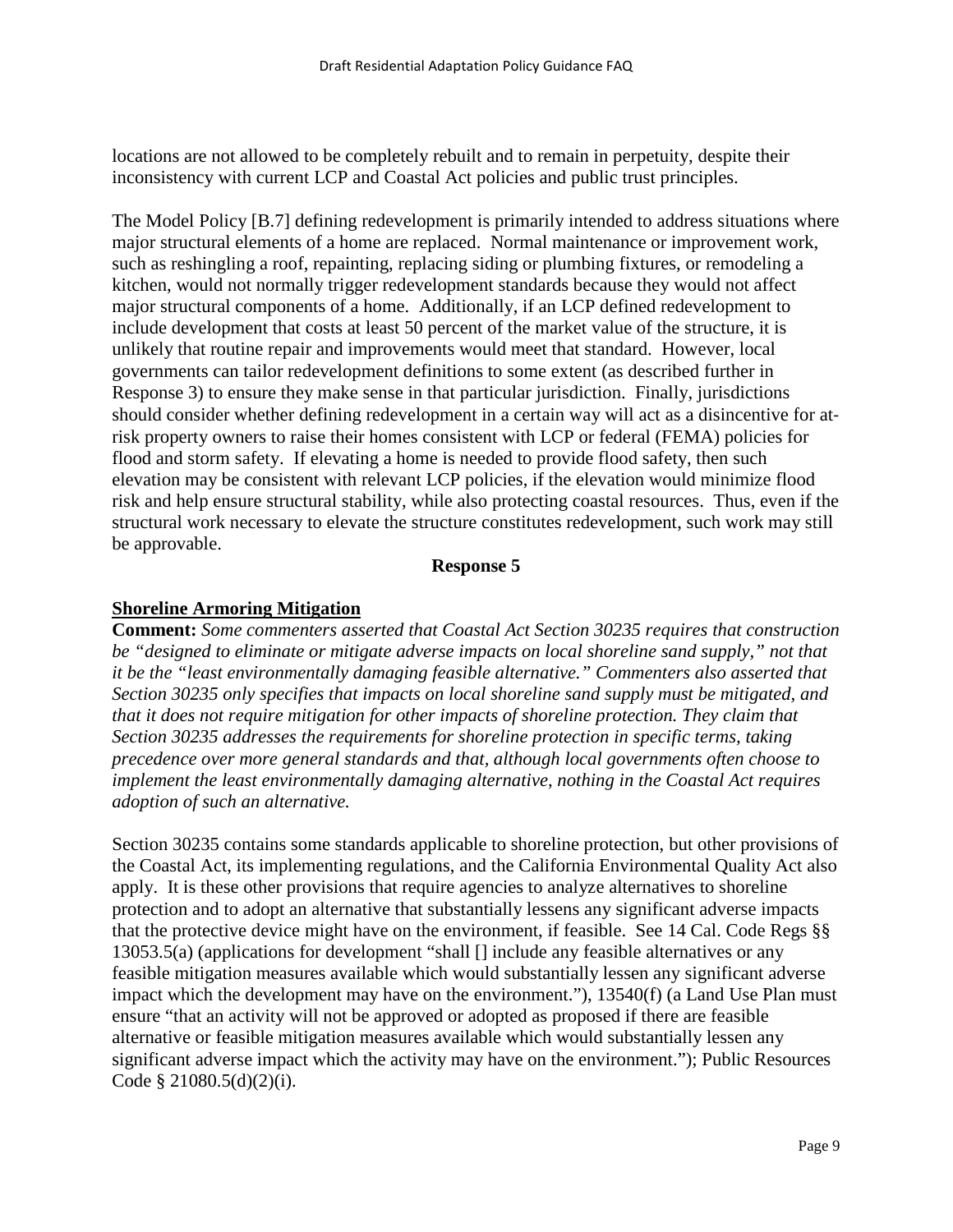In addition, courts have ruled that Section 30235's requirement to mitigate impacts on local shoreline sand supply does not allow agencies to ignore the impacts that shoreline protective devices have on public access and other coastal resources. Specifically, in *Ocean Harbor House Homeowners Assn. v. California Coastal Commission* (2008) 163 Cal.App.4th 215, 241, the court held that section 30235 is permissive, not exclusive, and that "section 30235 does not limit the type of conditions that the Commission may impose in granting a permit to construct a seawall. Rather, the Commission has broad discretion to adopt measures designed to mitigate all significant impacts that the construction of a seawall may have." Pursuant to these standards, the Coastal Commission and local jurisdictions may permit shoreline protective structures only when they are the least environmentally damaging feasible alternative to protect a structure in danger from erosion, the protective device is designed to eliminate or mitigate adverse impacts on local shoreline sand supply, and the approving agency adopts all feasible mitigation measures to address the protective structure's impacts on coastal access, biology, aesthetics, and other coastal resources.

#### **Response 6**

## **Public Trust**

 $\overline{a}$ 

**Comment:** *Commenters questioned the Coastal Commission's role in protecting tidelands that are under State Lands Commission's jurisdiction and questioned the respective roles of the State Lands Commission, local governments, and the Coastal Commission in making public trust boundary line determinations. One commenter asked:* "*Is the State Lands Commission entrusted with making, arbitrating, or taking legal action to enforce property line determinations as part of its exclusive jurisdiction, or is the Coastal Commission sharing or assuming some of that authority*?"

An important consideration for jurisdictions planning for sea level rise is that, in many locations, the public trust boundary will migrate inland as sea levels rise. As described in the legal section of this Draft Guidance, the ordinary high-water mark, which is generally measured by the mean high tide line, delineates the boundary between public and private property. If the shoreline naturally accretes and a beach gets larger, the new land belongs to the landowner. But if it naturally erodes, or if sea levels rise and the mean high tide line moves landward, then the property line generally moves inland as well.<sup>[2](#page-9-0)</sup> What used to be private, dry land does not remain private, nor does it remain private while becoming encumbered with the public trust; rather, it generally becomes public property. This public property is subject to the public trust, and the State, and local governments, including through their Coastal Act obligations, have a duty to protect public trust uses of such property.

<span id="page-9-0"></span><sup>2</sup> There are, however, some exceptions where the public trust boundary is fixed and does not move with natural changes in mean high tide line, such as if there has been a prior boundary settlement agreement. See Center for Ocean Solutions, Stanford Woods Institute for the Environment. 2017. The Public Trust Doctrine: a Guiding Principle for Governing California's Coast under Climate Change. Available at [http://centerforoceansolutions.org/sites/default/files/publications/The%20Public%20Trust%20Doctrin](http://centerforoceansolutions.org/sites/default/files/publications/The%20Public%20Trust%20Doctrine_A%20Guiding%20Principle%20for%20Governing%20Califonia%2527s%20Coast%20Under%20Climate%20Change.pdf) [e\\_A%20Guiding%20Principle%20for%20Governing%20Califonia%2527s%20Coast%20Under%20Climate](http://centerforoceansolutions.org/sites/default/files/publications/The%20Public%20Trust%20Doctrine_A%20Guiding%20Principle%20for%20Governing%20Califonia%2527s%20Coast%20Under%20Climate%20Change.pdf) [%20Change.pdf,](http://centerforoceansolutions.org/sites/default/files/publications/The%20Public%20Trust%20Doctrine_A%20Guiding%20Principle%20for%20Governing%20Califonia%2527s%20Coast%20Under%20Climate%20Change.pdf) p. 21.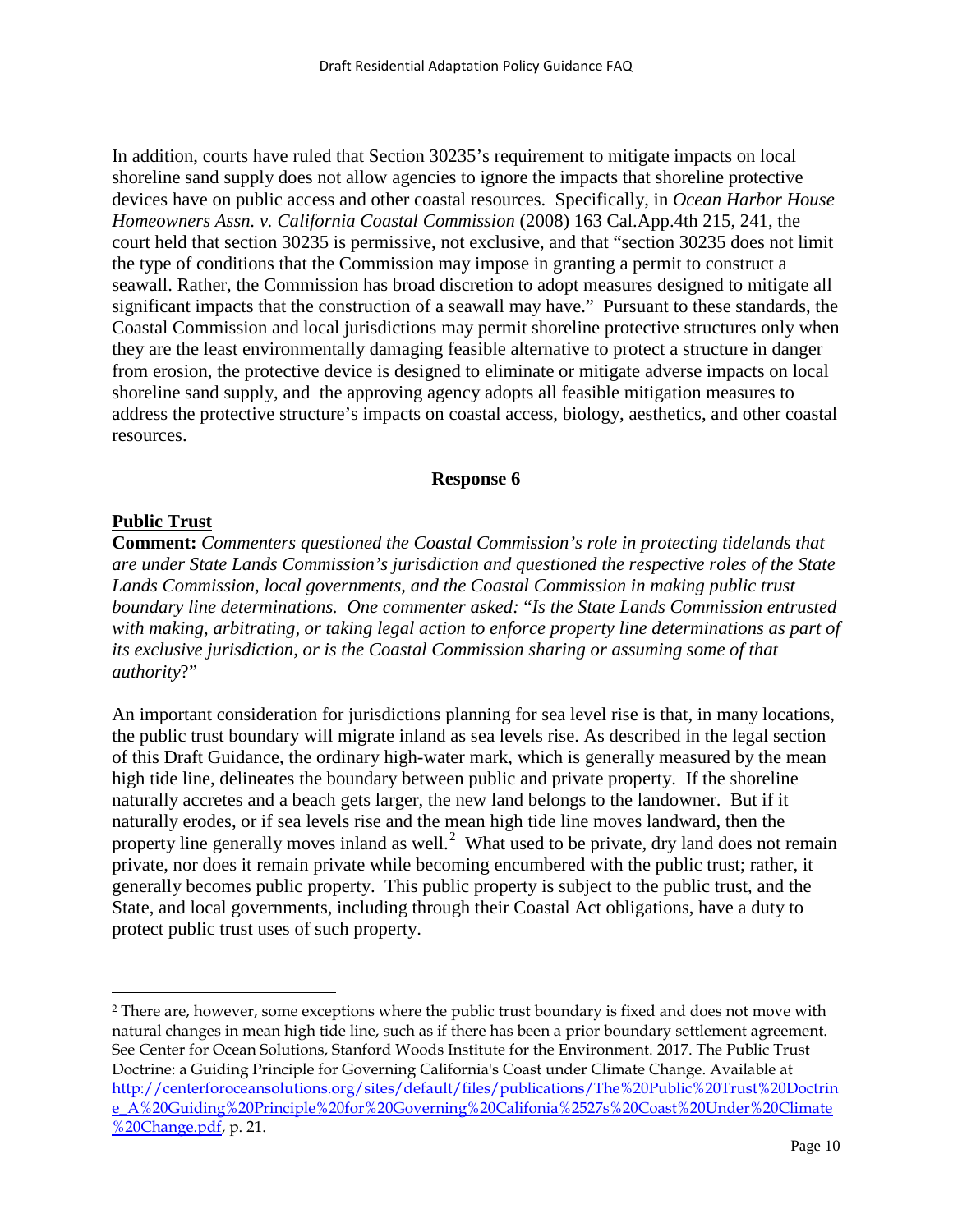As described in the Draft Guidance, the State Lands Commission and Coastal Commission have separate but complementary roles to play in protecting public trust resources. For example, the Coastal Commission must ensure that applicants for new development have adequate legal title to the land underlying the proposed development. 14 Cal. Code Regs. §§ 13053.5(b), 13169(a)(2). A failure to demonstrate such legal title is a ground for denial of the development. *Lechuza Villas West v. California. Coastal Com.* (1997) 60 Cal.App.4th 218, 225. Additionally, although the State Lands Commission has sole authority to determine whether to lease public trust lands under its jurisdiction, local governments and the Coastal Commission both have the authority and duty to regulate uses of land in a manner that protects the public trust. One way to carry out this duty, in part, is by requiring applicants for development that may be subject to sea level rise to submit periodic evidence that the development remains on private property. The revised Draft Guidance adds new Model Policy D.4., which demonstrates how local governments could implement permit conditions related to these boundary issues. If there were disputes about the location of the public trust boundary, the State Lands Commission would need to be involved in any resolution.

Structures constructed at grade and not protected by shoreline armoring will likely be threatened, moved, or destroyed long before they come to be located seaward of the mean high tide line, and thus come to be located on public tidelands. However, elevated structures that allow waves and water to flow beneath them might come to be located on public tidelands before they are in danger. Revetments and other types of shoreline armoring also may come to be located on public trust lands. Having development encroach on public trust lands will almost certainly present new public access or other public trust impacts that would not have been present at the time the development was permitted on private land. It also raises a jurisdictional issue because, at such time as any structure that used to be on private land comes to be located on public trust land, it will be located in an area where the Coastal Commission, rather than a local government with a certified LCP, has authority to regulate any new development associated with it. See Public Resources Code § 30519(b).

LCP policies should require development permits to address these potential issues, and could do so by clearly stating that development is only authorized for so long as it remains on private property, and that the permit does not allow encroachment on public trust property. For example, Model Policy A.6 permits new development only for so long as it does not encroach on public trust lands, and any future encroachment must be removed unless both the Coastal Commission and State Lands Commission (or other trustee agency, if appropriate) authorize the development to remain. In considering any such authorization, the State Lands Commission would have to consider whether the development substantially impairs public trust values in the land and whether allowing it on trust lands is consistent with the statutory framework that the State Lands Commission implements. The Coastal Commission would have to consider consistency with Chapter 3 of the Coastal Act as well as consistency with the public trust doctrine. More clarification was added in the Model Policy A.6 note to describe these issues.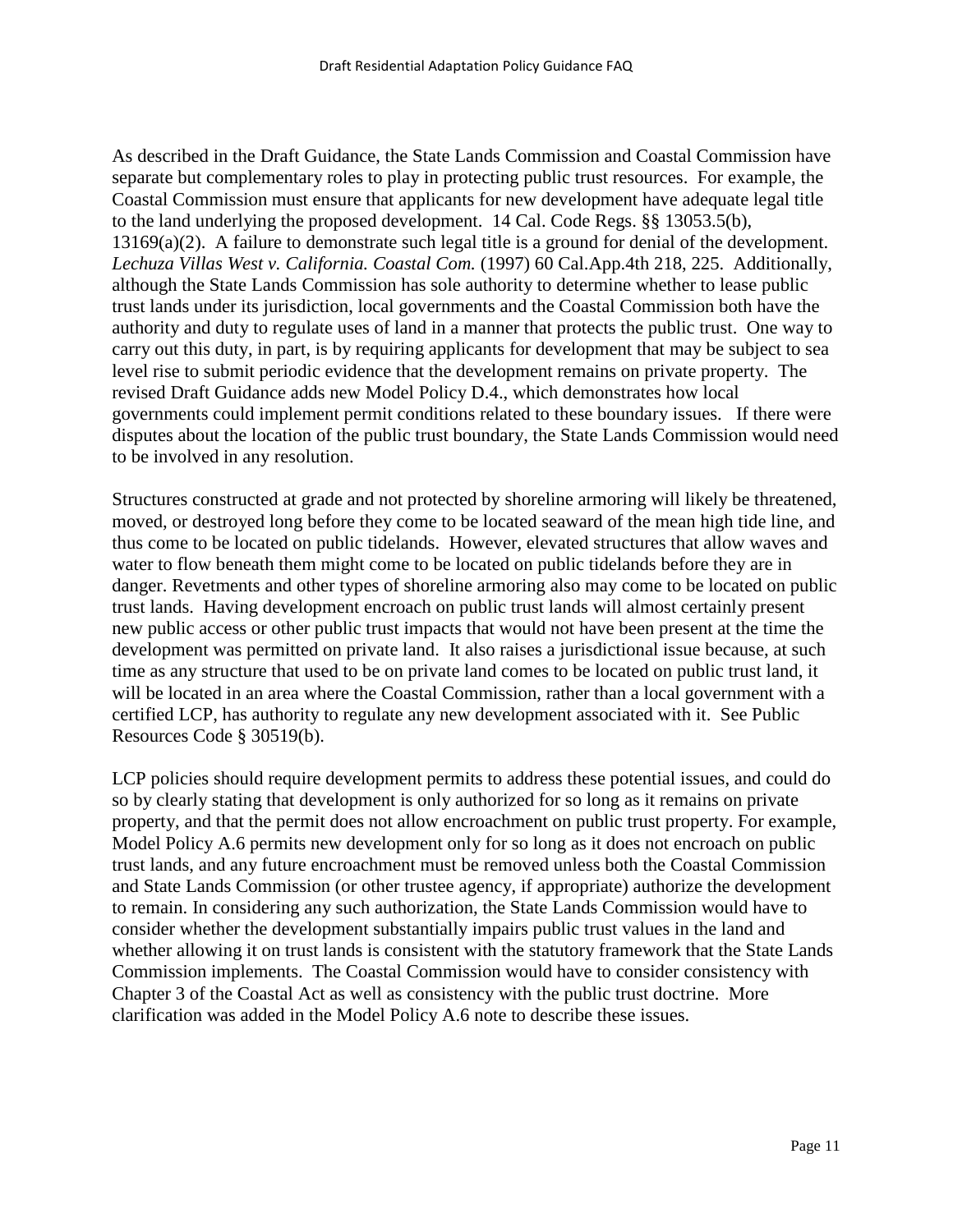#### **Response 7**

#### **Funding**

**Comment:** *Commenters stated that the costs of implementing adaptation measures are not addressed in a meaningful way in this document.*

A section on funding has been added to the Implementation section of the Draft Guidance as well as an appendix of funding sources. The Commission recognizes that funding opportunities are constantly evolving, that demand for funding is increasing, and that there is a significant need for the development of additional funding opportunities to plan for and implement adaptation to sea level rise.

#### **Response 8**

#### **Managed retreat**

**Comment:** *Many commenters state that retreat is not a feasible option for adaptation in their communities.*

California beaches, both wide sandy beaches and pocket beaches, as well as many nearshore coastal areas, are significant financial assets to coastal communities and the state. Beaches and other shoreline areas also provide remarkable ecological value, including unique and important ecological services such as filtering water, recycling nutrients, buffering the coast from storm waves, and providing critical habitats for hundreds of species. When habitats backed by fixed development are not able to migrate inland as sea level rises, they will become permanently inundated over time, which presents serious concerns for future public access and habitat protection. Retreat strategies might be suited to preserving these resources in the long term, especially as the costs of protection strategies will increase as sea level rises.

A key message of the first five sections of this Draft Guidance is to communicate that, although local jurisdictions may wish to explore a range of residential adaptation strategies, it is important to begin a sea level rise planning process now that considers both short and longer-term impacts so as not to preclude opportunities for implementing future adaptation options. Communities should explore all their options for adaptation, and the Draft Guidance recommends a pathways approach using locally relevant triggers and vulnerability assessments to develop different strategies to address both near term and long-term impacts. The document has been revised to include additional context for potential challenges and opportunities for implementing retreatbased approaches.

The Commission understands that planning and implementing managed retreat strategies will be complicated and challenging in many ways. Nonetheless, retreat-based approaches for residential areas may often be the approach that best carries out Coastal Act policies that require development to be safe from hazards. Coastal Act Section 30235 permits shoreline protection when necessary to protect existing residential structures in danger from erosion and when designed to mitigate adverse impacts on local shoreline sand supply. But Section 30253 requires new and redeveloped residential structures to minimize risk from flooding and coastal hazards, and to assure structural stability, without the need for shoreline protection that substantially alters natural landforms. Thus, in many cases, as sea levels rise, and hazardous areas migrate inland,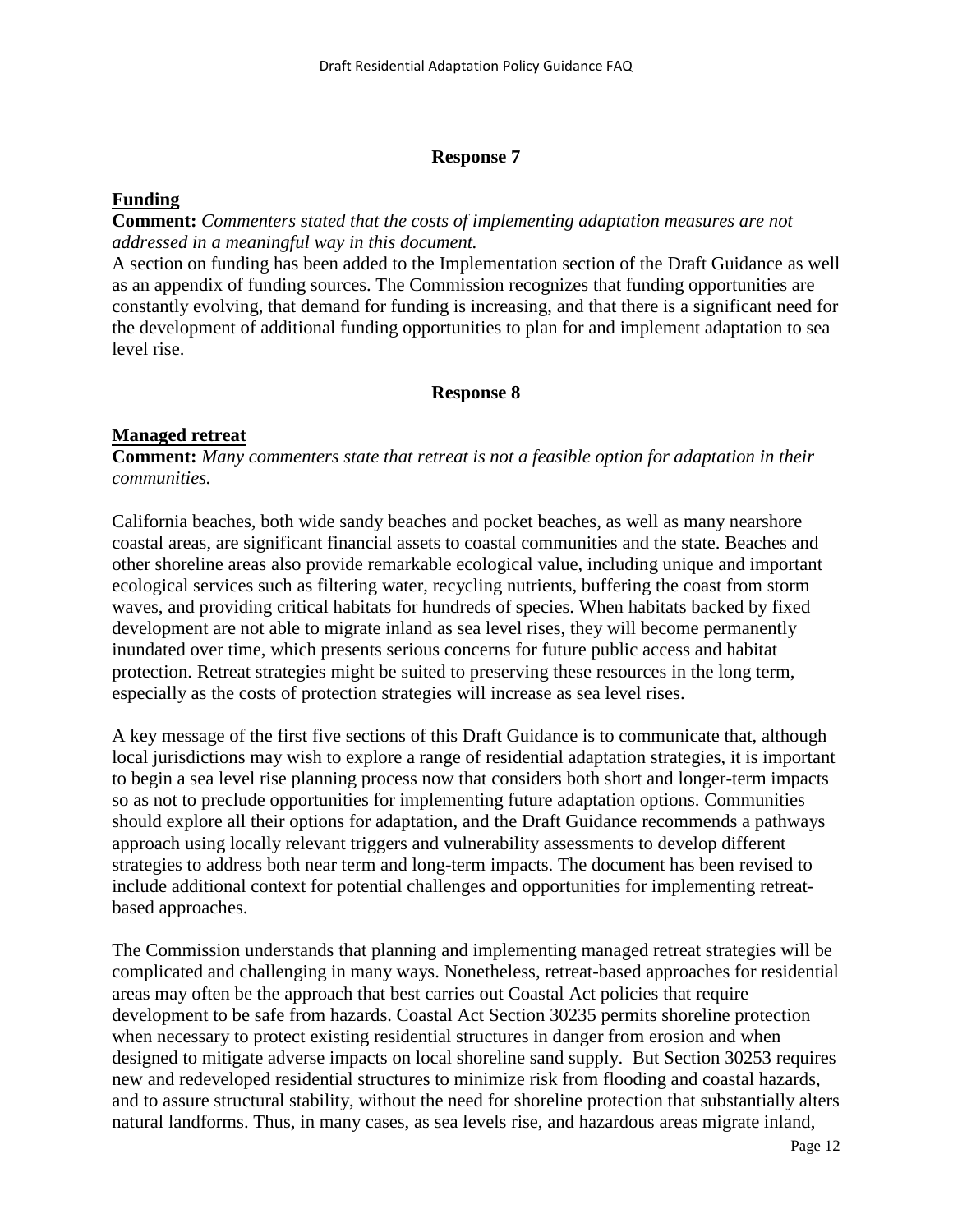the Coastal Act will require new development to be located further inland, essentially resulting in managed retreat on a parcel scale. On a neighborhood or community scale, there may also be cases where a managed retreat program is necessary to comply with Coastal Act policies that require minimizing hazards, protecting coastal resources and maximizing public access.

This Draft Guidance provides background information and sample policy language for communities to consider in developing a range of residential adaptation strategies. It also provides context for considering which adaptation strategies/approaches may be most relevant or successful in minimizing hazard risks from sea level rise and protecting coastal resources. For purposes of implementing the Coastal Act statewide, no single category or even specific strategy should be considered the "best" option as a general rule. Different types of strategies will be appropriate in different locations and for different hazard management and resource protection goals. In addition, this Draft Guidance deals only with residential adaptation; different tools and strategies may apply in the context of adaptation planning for infrastructure, coastal-dependent development, public beaches, or other facilities. The legal context of various options will need to be considered in each situation and, ultimately, adaptive responses will need to be consistent with the Coastal Act and other legal principles. The selection of adaptation strategies for any given community should also be informed by public participation that allows for maximum community and stakeholder input into the planning process.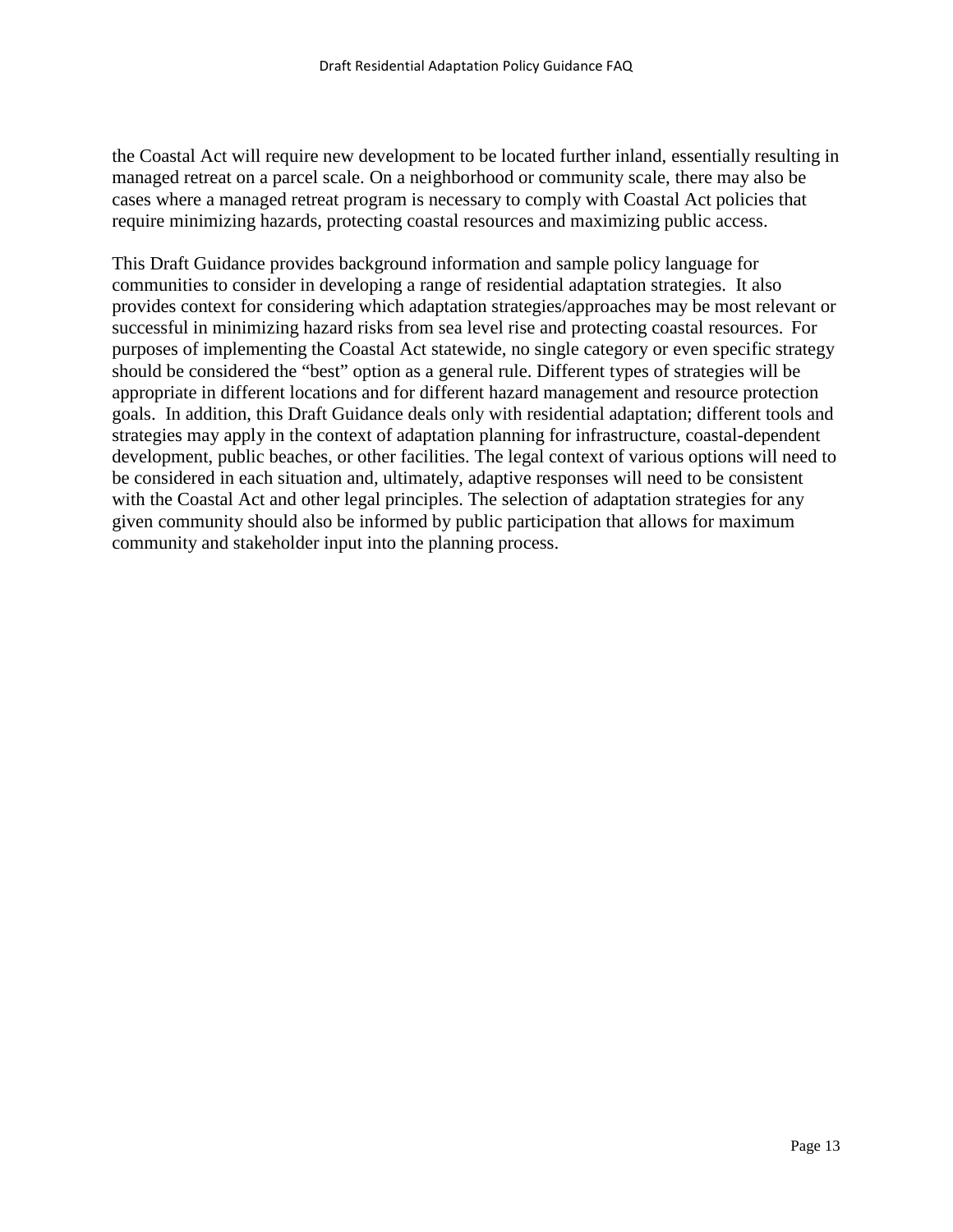# **Appendix A**

# **Detailed Legal Analysis of Coastal Act: Shoreline Protection for Existing Structures**

Interpreting the term "existing structures" for the purpose of Coastal Act Section 30235 is critical in order to appropriately define when structures are allowed to obtain shoreline armoring that harms coastal resources. For the reasons described below, interpreting the term to mean structures permitted prior to the effective date of the Coastal Act is the interpretation that is most consistent with the language and purpose of the Coastal Act and that best protects coastal and public trust resources.

#### Harmonizing 30235 and 30253

When read together, Coastal Act Sections 30235 and 30253 demonstrate a broad legislative intent to allow shoreline protection for development that was in existence when the Coastal Act was passed and to require any new development approved after that date to be designed and sited in a way that avoids the need for shoreline protection. Grandfathering existing structures and allowing owners to protect those structures would have been allowed in order to protect investment-backed expectations related to existing development that predated the regulatory requirements imposed by the Coastal Act (subject to other requirements of Section 30235). However, for structures permitted after the Coastal Act went into effect, such protective structures would generally be disallowed due to the well-known adverse impacts to coastal resources typically caused by shoreline protection. For post-passage of the Coastal Act development approvals, new development (other than coastal-dependent development) is required to "minimize risk to life and property" and to "assure stability and structural integrity" through siting and design measures rather than by relying on protective devices that would substantially alter natural landforms along bluffs and cliffs or have other negative coastal resource impacts.

In this way, the Coastal Act's broad purpose to protect natural shoreline resources and public access and recreation would be implemented when new, post-Coastal Act development was under consideration, while shoreline development that was already existing in 1976 would be "grandfathered" and allowed to protect itself from shoreline hazards if it otherwise met the requirements of Section 30235, even if this resulted in adverse resource impacts. Such grandfathering of existing conditions is typical in the land use and permitting context when new land use and resource protection policies are enacted that would in turn, make existing development "legal non-conforming." These provisions protect investment-backed expectations and assure orderly application of new laws (i.e., the Coastal Act).

To interpret "existing structures" otherwise (i.e., to include post-Coastal Act structures) would undermine the design and siting requirements for new development set forth in 30253. Although applicants would still be required to design new development to minimize hazards and assure structural stability without the need for shoreline protection, there are many uncertainties inherent in projecting future bluff retreat, sea level rise, and other coastal hazards. If applicants know that their new structures will be allowed shoreline armoring even if they underestimated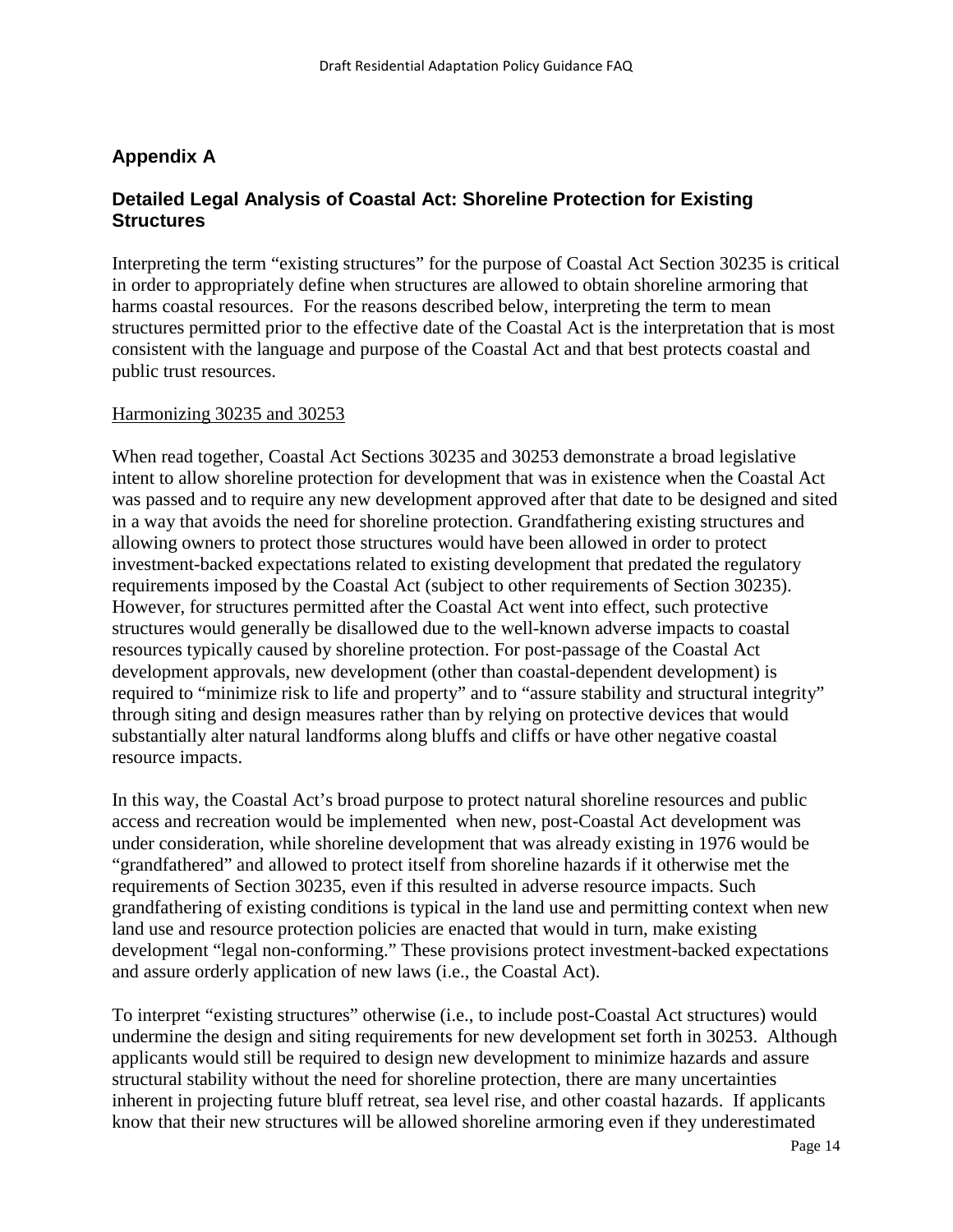the extent of future hazards, they will have less reason to be cautious when siting and designing their projects. But if they know their right to shoreline armoring is limited, they will likely design their projects more cautiously.

In part, this is a question of appropriately allocating risk when building in the highly dynamic and hazardous shorefront zone. If applicants and local jurisdictions miscalculate risks and allow structures to be built in areas where they soon come to be endangered, more requests for armoring will likely result. Allowing owners a right to obtain shoreline protection would cause the public to bear the costs of the owners' decision to build in a hazardous location, because such armoring would impact public resources such as the beach, public access, and wildlife habitat. On the other hand, allowing post-Coastal Act development to obtain shoreline armoring only when consistent with relevant Coastal Act and LCP policies would cause owners to more fully internalize the risks and costs of building in such locations.

#### Plain Language and Legislative History

 $\overline{a}$ 

A plain language reading of Section 30235 also demonstrates that the most logical interpretation of "existing structures" is that it means pre-Coastal Act structures. The term "existing" is used twice in the section: once to describe "existing structures" that are allowed to have protective devices that alter natural shoreline processes, and once to describe how "[e]xisting marine structures causing water stagnation contributing to pollution problems and fishkills should be phased out or upgraded where feasible." The reference to existing marine structures clearly refers only to those structures in existence at the time the Coastal Act was adopted. Such structures should be phased out or upgraded, if feasible, and that provision would not make sense if applied to new marine structures constructed after the Coastal Act's enactment. Rather, any such new structures would have to comply with all Coastal Act requirements, including ensuring that they are not built in a manner that harms marine waters or marine life. New structures should also be subject to permit conditions to ensure that they are modified or removed before they deteriorate and harm coastal waters. As a matter of statutory interpretation, it is most logical to interpret the term "existing structure" consistently within Section 30235 so that "existing structure" and "existing marine structure" both refer to structures that predate the Coastal Act.

The legislative history of Section 30235 also supports interpreting "existing structures" to mean pre-Coastal Act structures. SB 1277 is the bill that eventually was codified as the Coastal Act in 1976. An earlier version of SB 1277 (as last amended on June 24, 1976) contained former Section 30204, which did not include the term "existing" to modify "structures."[3](#page-14-0) But the final version of SB 1277 (as last amended on August 2, 1976) appears to wholesale replace the thenexisting draft of SB 1277 and is the first instance where former Section 30204 was replaced with

<span id="page-14-0"></span><sup>3</sup> 30204, as set forth in SB 1277, as last amended on June 24, 1976, stated: "Revetments, breakwaters, groins, harbor channels, seawalls, cliff retaining walls and other such construction that alters natural shoreline processes shall be permitted when required to serve coastal-dependent uses or to protect **structures**, developments, beaches, or cliffs in danger from erosion and when designed to eliminate or mitigate adverse impacts on local shoreline sand supply. Existing marine structures causing water stagnation contributing to pollution problems and fish kills should be phased out or upgraded where possible" (emphasis added).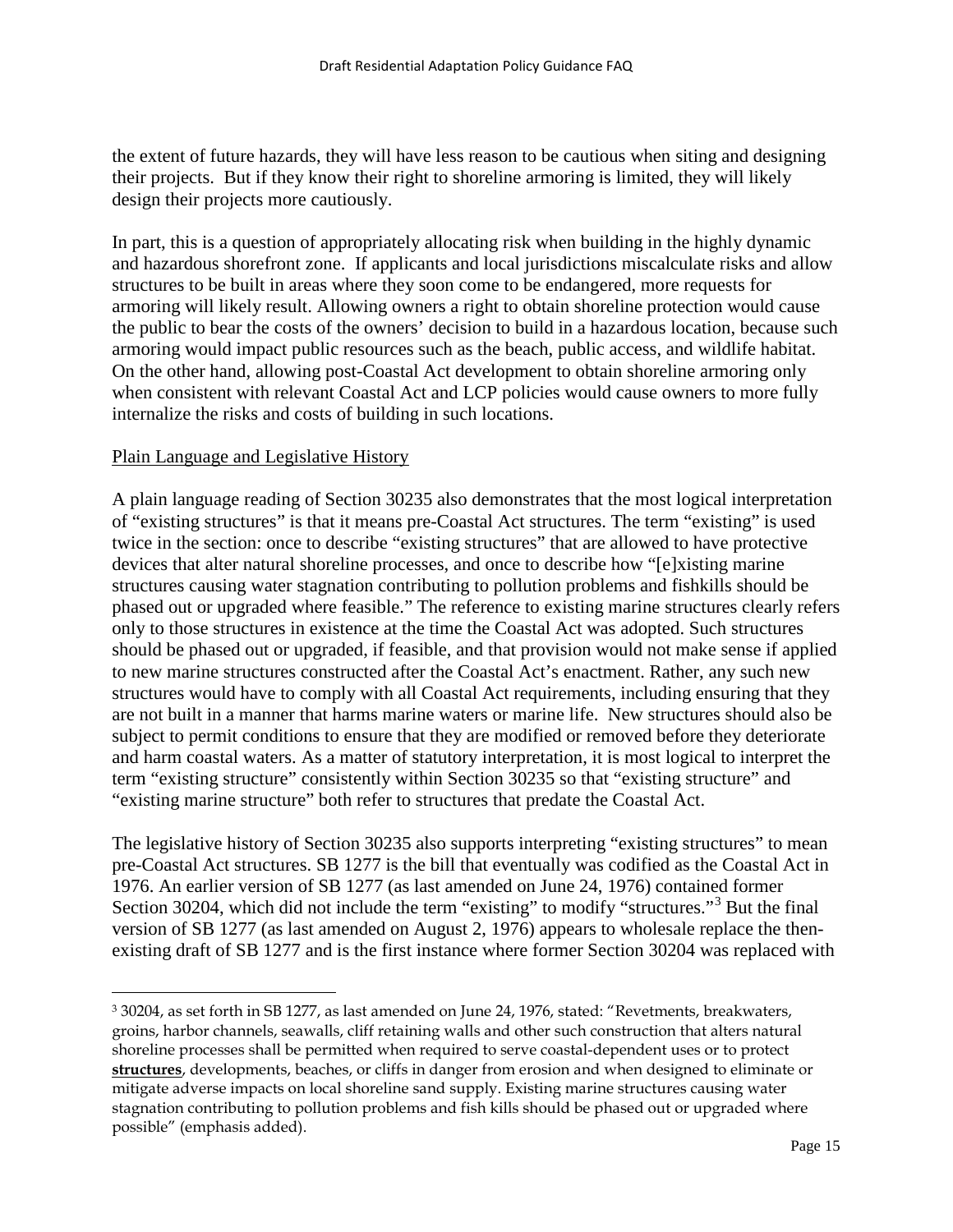now Section 30235, which is also the first instance where the term "existing" was included to modify "structures."<sup>[4](#page-15-0)</sup> Thus, the Legislature added the term "existing" when describing what structures should be allowed shoreline protection, and by adding this term late in the bill drafting process, the Legislature presumably intended for it to mean something, rather than to be superfluous.

The most logical reason to add the term "existing" would be to clarify that only structures existing on the date the Coastal Act took effect should be allowed shoreline protection under Section 30235, for the following reasons. First, if "existing" meant any structure existing at the time that a person sought a permit for shoreline armoring, there would have been no need to clarify that only "existing" structures should be allowed armoring. Rather, if Section 30235 stated that "Revetments . . . shall be permitted when required to . . . protect structures . . . in danger from erosion," it would have already required jurisdictions to permit armoring for any structure in existence that was in danger from erosion. Adding the word "existing" would have been wholly unnecessary.

A second possible reason the Legislature could have added the term "existing" would be to clarify that proposed *future* structures in danger of erosion should not be allowed protection i.e., that applicants could not build a protective device to protect a planned future home. However, that rationale does not seem likely because a proposed future structure, by definition, cannot be in danger of erosion because it does not yet exist. Also, Section 30253 already restricts shoreline protection for proposed, new development. Accordingly, there would have been no need to add the word "existing" to clarify that planned future development should not be allowed protection. The wording of Section 30235 and the existence of Section 30253 would already have forbidden the construction of armoring for planned future structures.

Thus, the most logical reason to add the term "existing" to this provision was to clarify that only development existing at the time the Coastal Act when into effect should be allowed shoreline protection pursuant to Section 30235. This is the interpretation that best gives meaning to the addition of the term "existing" in the bill and that harmonizes Sections 30235 and 30253.

## Recent Commission Interpretation in Sea Level Rise Guidance

 $\overline{a}$ 

Section 30620(a)(3) of the Coastal Act authorizes the Commission to prepare interpretive guidelines designed to assist local governments and the Commission in determining how the policies of the Coastal Act should be applied in the Coastal Zone prior to the certification, and through the preparation and amendment, of local coastal programs ("LCPs"). In 2015, the Commission unanimously adopted its 2015 Sea Level Rise Policy Guidance Document, which

<span id="page-15-0"></span><sup>4</sup> 30235, as set forth in SB 1277 (as last amended on June 24, 1976) and in its current form, states: "Revetments, breakwaters, groins, harbor channels, seawalls, cliff retaining walls, and other such construction that alters natural shoreline processes shall be permitted when required to serve coastaldependent uses or to protect **existing structures** or public beaches in danger from erosion and when designed to eliminate or mitigate adverse impacts on local shoreline sand supply. Existing marine structures causing water stagnation contributing to pollution problems and fishkills should be phased out or upgraded where feasible" (emphasis added).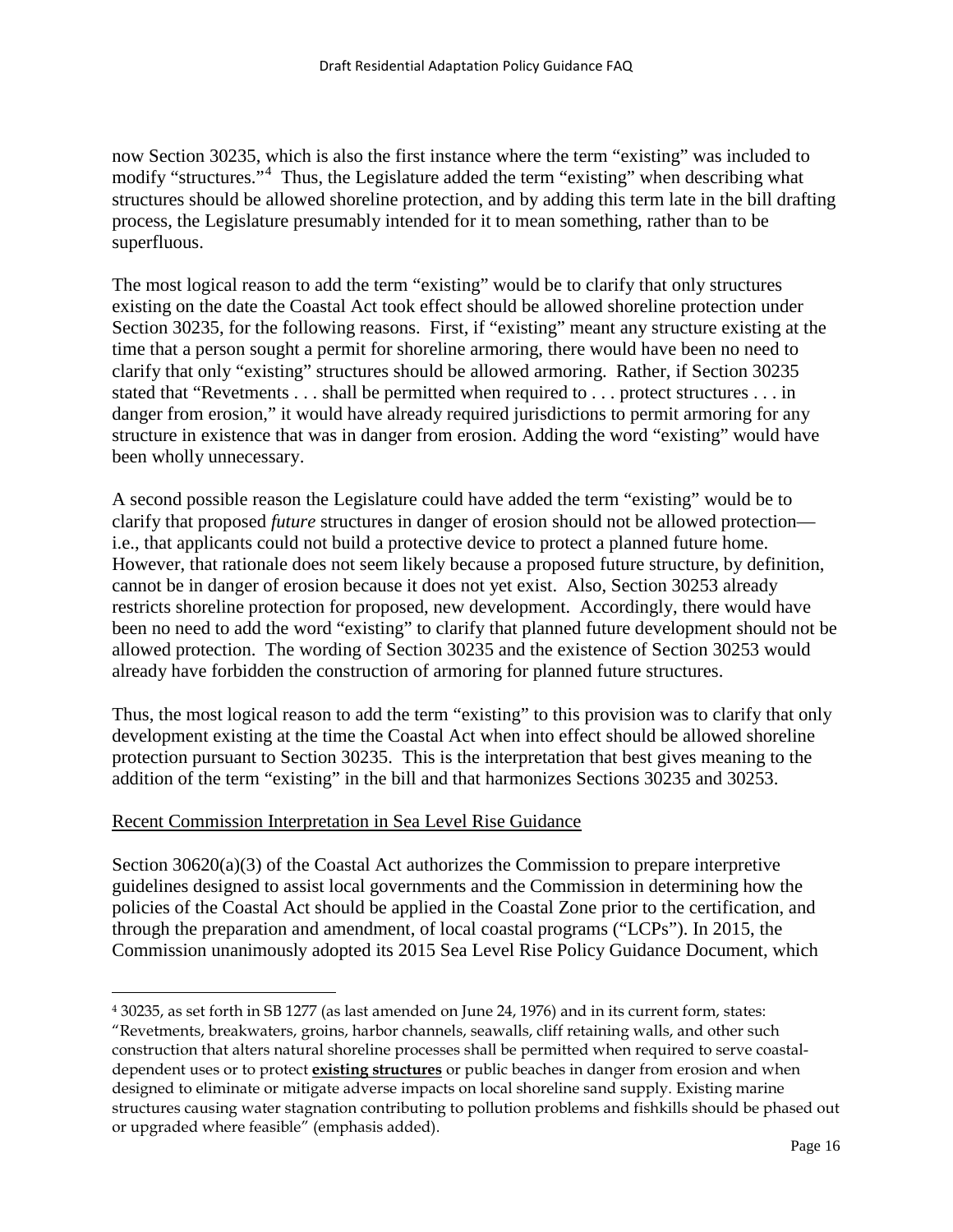states that structures built after 1976 pursuant to a coastal development permit are not "existing" as that term is intended to be understood relative to applications for shoreline protective devices, and that the details of the development history of the structure at issue and any prior coastal development approvals should be fully understood before concluding that a post-Coastal Act development should be allowed shoreline protection under Section 30235. The 2015 Sea Level Rise Guidance is not a binding regulation, but it was unanimously adopted by the Commission pursuant to Section 30620 and thus represents the Commission's established, current interpretation of the term "existing structures" for purposes of 30235.

Notably, the Commission's interpretation has not led to denial of all new oceanfront development. Rather, the Commission has used a number of different approaches to approve new development consistent with Section 30253 and related LCP policies without relying on shoreline and bluff armoring. Instead of permitting new shoreline protection for post-Coastal Act structures built in hazardous locations, the Commission has used setback requirements, assumption of risk conditions, and waivers of any potential rights under Section 30235 to allow development in these hazardous areas.

## Interpretation Most Protective of Coastal Resources and Public Trust Responsibilities

Public Resources Code section 30009 states: "This division shall be liberally construed to accomplish its purposes and objectives." (See *Pacific Palisades Bowl Mobile Estates LLC v. City of Los Angeles* (2012) 55 Cal.4th 783, 796 [expansive construction of term "development" is consistent with mandate to liberally construe Coastal Act to accomplish purposes and objectives].) Even assuming that the Coastal Act on its face does not settle the question of whether "existing" should be interpreted to mean pre-Coastal Act or to also include post-Coastal Act structures, the interpretation which "liberally construes" the Coastal Act "to accomplish its purposes and objectives" supports an interpretation that "existing structures" means pre-Coastal Act. As explained above, consideration of Section 30253 in relation to 30235 supports a pre-Coastal Act interpretation of "existing structures." For example, 30253 requires that new development "minimize risks to life and property in areas of high geologic, flood, and fire hazard" without "requir[ing] the construction of protective devices that would substantially alter natural landforms along bluffs and cliffs." In other words, if new development is designed and sited to comply with 30253, the approved development would never need to trigger 30235's mandate to approve shoreline protection for "existing structures."

Given the myriad impacts that shoreline protective devices generally have on beach sand supply, public access, aesthetics, natural landforms, ecology, public trust land, and other coastal resources, the Coastal Act should be interpreted to limit the situations in which shoreline protection is required to be approved. Under the Commission's current interpretation of Section 30235, there are only limited circumstances in which shoreline protection that has negative coastal impacts may be approved. However, if "existing structures" was interpreted to mean any structure currently in existence, the Commission and local governments would be required to approve applications for shoreline protection in far more circumstances, including far more circumstances where the armoring would have significant, negative impacts on coastal resources.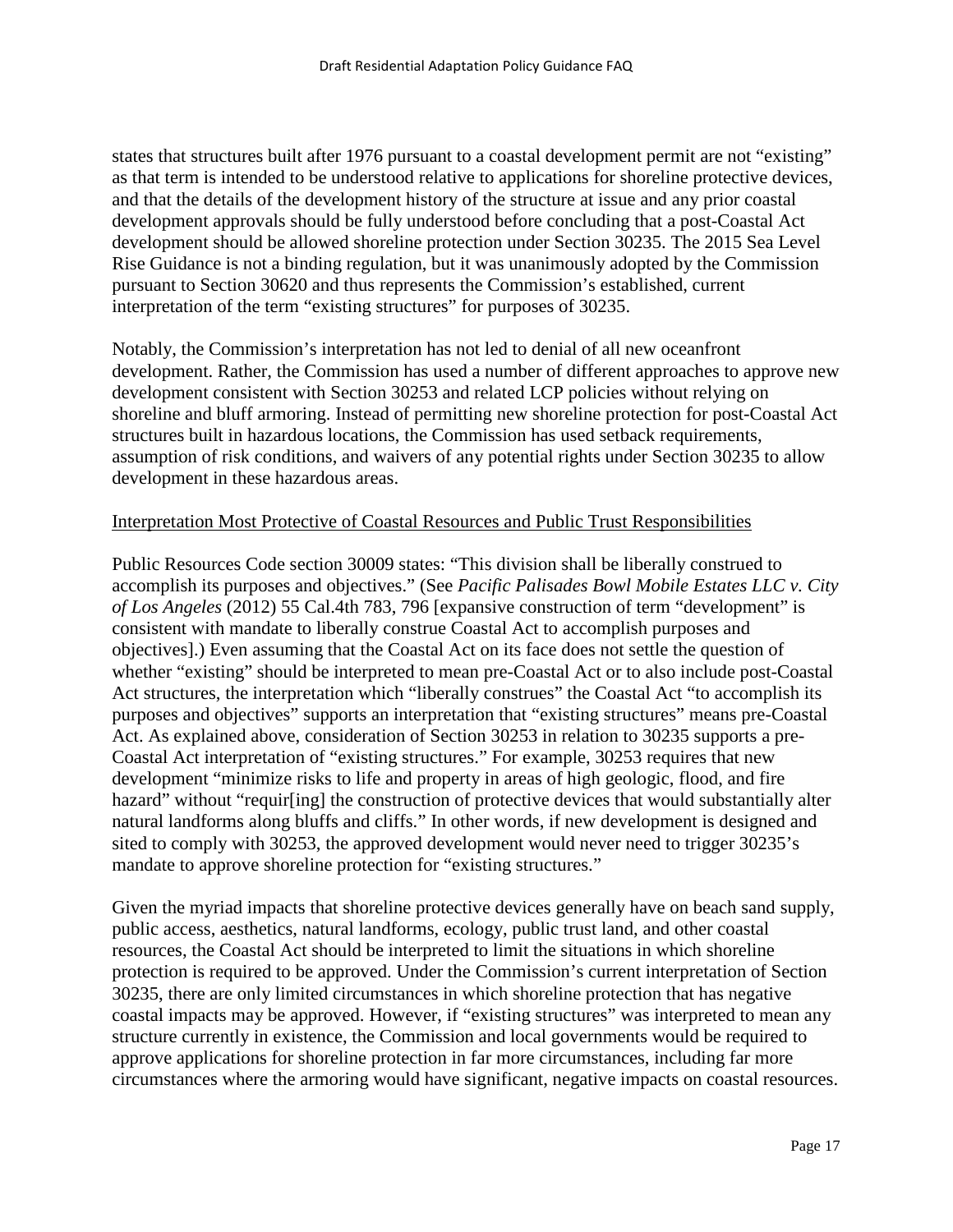Although the Coastal Act protects private property rights as well as public access and other resources (see Sections 30001(c), 30001.5(c), 30210, 30214(b)), interpreting 30235 to apply only to pre-Coastal Act structures gives due weight to private property rights. In particular, owners of pre-Coastal Act structures retain their rights to obtain shoreline protection for such structures if certain criteria are met. And owners of post-Coastal Act structures will also have the right to seek a permit for, and to obtain, shoreline protection for their structures if the shoreline protection is consistent with relevant Coastal Act and LCP resource protection policies. This ensures that owners of pre-Coastal Act structures , which were constructed before state law required the same rigorous setback requirements and hazard minimization standards now required for new development, are granted more leeway in protecting their structures. On the other hand, those who built structures after the Coastal Act went into effect were on notice that their shoreline development would be regulated more heavily and would have to meet strict standards. As the Court of Appeal stated in *Whaler's Village Club v. California Coastal Comm'n* (1985) 173 Cal.App.3d 240, 253, a property owner's right to construct shoreline armoring is not absolute; rather, it is "subject to 'reasonable restraints to avoid societal detriment'" (citation omitted). This interpretation best carries out the intent of the Coastal Act to protect the coast while still providing owners with an appropriately regulated right to protect their property.

In addition, Section 30010 of the Coastal Act states that the Act "is not intended, and shall not be construed as authorizing the commission . . . or local government acting pursuant to this division to exercise their power to grant or deny a permit in a manner which will take or damage private property for public use without the payment of just compensation therefor." Accordingly, if there were ever a particular situation where denial of shoreline armoring would constitute a taking of private property, the Coastal Commission or local government could approve the armoring pursuant to Section 30010 or a corresponding LCP provision even though the armoring was inconsistent with other LCP or Coastal Act provisions.

Interpreting "existing structures" in Section 30235 as meaning only pre-Coastal Act structures is also more consistent with the Commission's duty to protect public trust resources. Shoreline protection has well-known impacts to public trust resources, including but not limited to physical occupation of beaches, fixing of back beach and subsequent loss of creation of beach/sand, and scouring of beach due to wave impacts rebounding off seawalls. For example, when shoreline protection fixes the back of the beach and causes beach to be lost as the mean high tide line moves up to the protective device, the public loses access to public land.

In describing the state's duty to protect public trust lands, the California Supreme Court has ruled that state agencies have a duty to "exercise […] continuous supervision and control over the navigable waters of the state and the lands underlying those waters." *Nat'l Audubon Soc'y v. Superior Court* (1983) 33 Cal.3d 419, 425. Thus, when considering how to regulate development that may affect public trust lands, the Commission and local jurisdictions must consider the effects that the development will have on "interests protected by the public trust, and attempt, so far as feasible, to avoid or minimize any harm to those interests." *Id*. at 426. Interpreting "existing structures" in Section 30235 as meaning only pre-Coastal Act structures is more consistent with the Commission's duty to protect the public trust and minimize harm to trust resources. This is because it ensures that shoreline protection is only constructed to protect new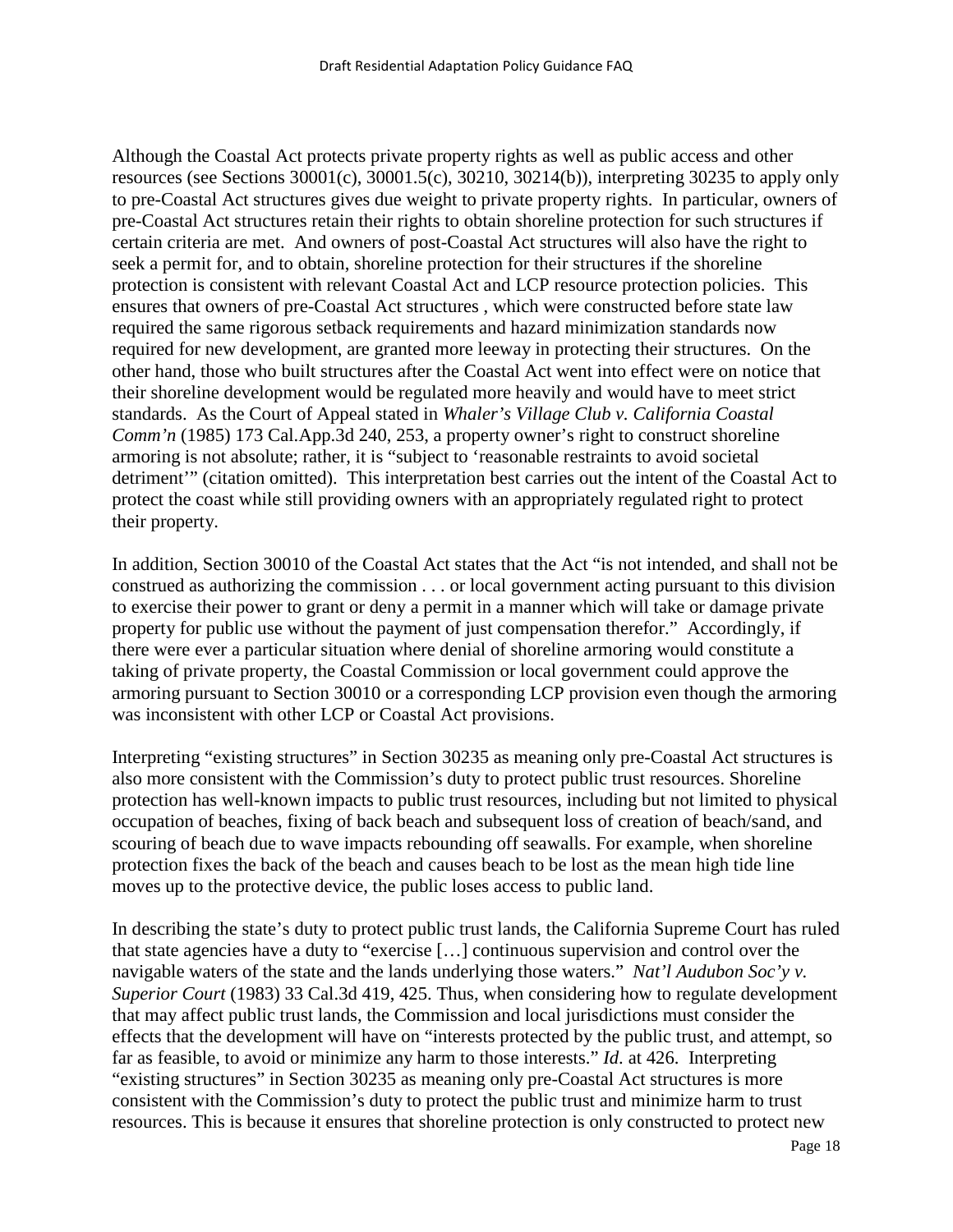development if it is fully consistent with the Coastal Act and any relevant LCP provisions, including policies to protect public access and recreation and ecological resources. An interpretation of "existing structures" to include post-Coastal Act structures would undermine the Commission's duty and ability to carry out its public trust obligations because it would allow, or even compel, the approval of many more shoreline protective devices that have adverse impacts on public trust resources.

## Commission Briefing in *Surfrider Foundation v. California Coastal Commission*

As some commenters noted, the Commission has previously taken the position that "existing structures" means any pre- or post-Coastal Act structure currently in existence. In particular, the Commission took this position nearly twelve years ago in litigation that involved an LCP policy similar to Section 30235. See *Surfrider Foundation v. California Coastal Comm'n* (Cal. Ct. App. June 5, 2006, No. A110033) 2006 WL 1430224. However, there is a ready explanation for why the Commission took the position that it did in the *Surfrider* case and for why the Commission recently revisited this interpretation in its 2015 Sea Level Rise Guidance.

First, in the 1990's (at the time the development which resulted in the *Surfrider* lawsuit was initiated), the Commission did not often have to consider whether the Coastal Act compelled shoreline protection for post-Coastal Act structures. As stated in the 2015 Sea Level Rise Guidance, there have not been many cases where the Commission has had to determine whether or not structures built after 1976 should be treated as "existing" and thus allowed shoreline protection pursuant to Section 30235. Oftentimes, shoreline protection being proposed to protect a post-Coastal Act structure has also been identified as necessary to protect adjacent pre-Coastal Act structures.

Indeed, the *Surfrider* case involved a situation where the Commission had approved shoreline protection for two, adjacent structures, one of which was pre-Coastal and one post-Coastal. Although the Commission found that both homes qualified as "existing structures" that should be allowed protection, it did not actually need to make this finding to permit the seawall. Rather, the seawall could have been approved even under the current, recommended interpretation of 30235 because the entire wall may have been necessary to protect one pre-Coastal home in danger of erosion. This fact demonstrates that seawalls will not be prohibited if LCPs define "existing structures" in the manner recommended in this Guidance and the 2015 Sea Level Rise Guidance. However, the use of seawalls will lessen over time as fewer grandfathered homes remain that would be allowed protection. In contrast, if "existing structures" is interpreted to mean any structure that currently exists, the amount of coastal armoring would likely grow substantially, as far more structures would be allowed to obtain protection as sea level rise and coastal erosion eventually cause them to be at risk.

Second, in the twelve years since the Commission briefed the *Surfrider* case, the issues of sea level rise and seawalls have become far more prominent, and the Commission has had the opportunity to comprehensively consider its position on the meaning of "existing structures." In the Commission's unanimous adoption of its 2015 Sea Level Rise Guidance, it articulated and explained its current interpretation that structures built after 1976 pursuant to a coastal development permit are not "existing" as that term was originally intended relative to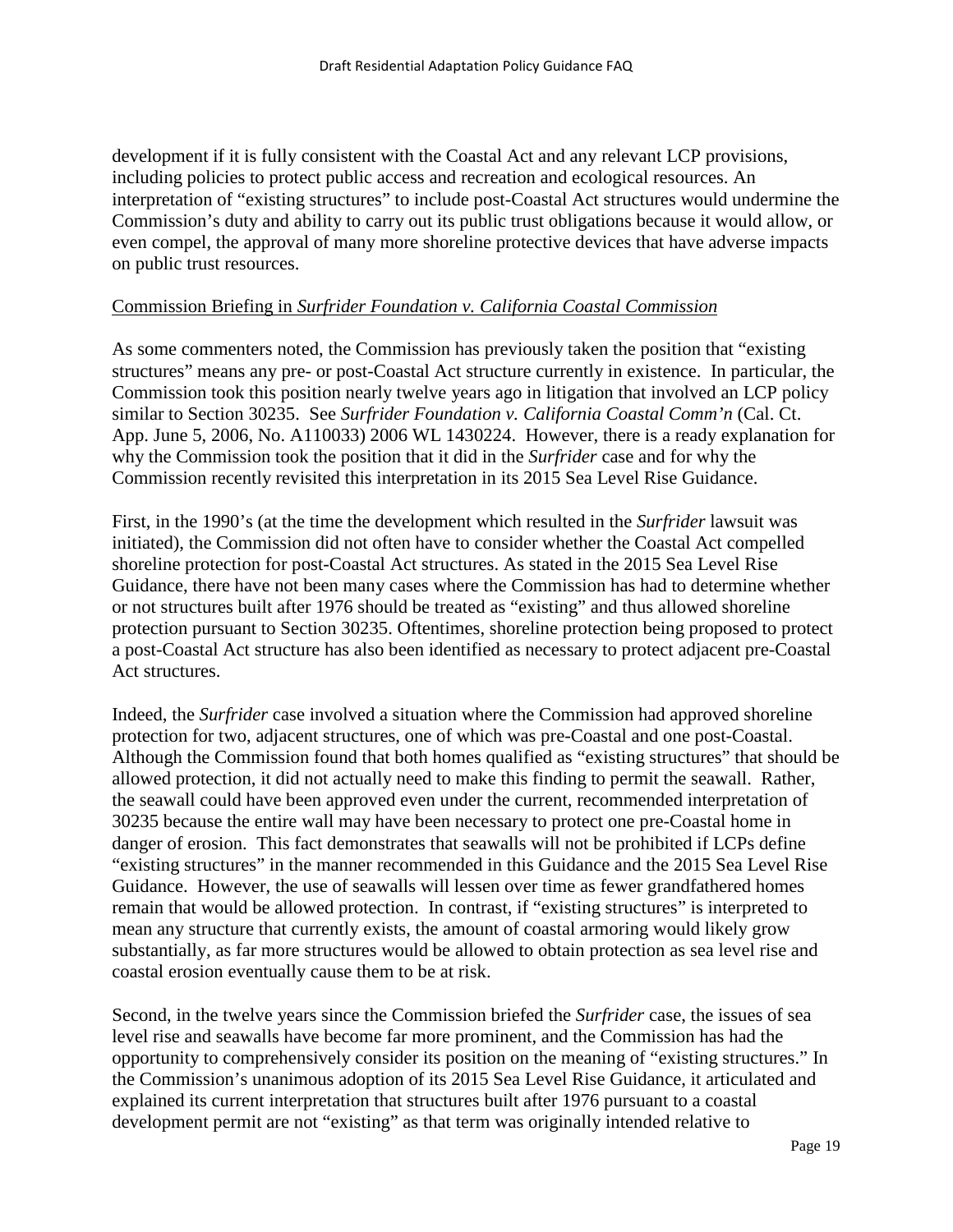applications for shoreline protective devices. The Commission's extensive public process in developing its formal guidelines in 2015 stand in sharp contrast to its project-driven, informal interpretation of the LCP provision in *Surfrider*. Its more recent interpretation was also developed in the context of the growing issue of sea level rise and in light of a deeper consideration of the Commission's public trust duties to protect tidelands and trust resources.

Finally, although the trial court in the *Surfrider* case rejected Surfrider's argument that "existing structures" means pre-Coastal Act structures, that decision was appealed, and the Court of Appeal decision—which is the only controlling decision—did not rule on the meaning of the term "existing structures." Rather, it disposed of the case on other grounds. Additionally, as the unpublished Court of Appeal opinion held, the underlying Commission action in that case involved application of LCP policies, not Section 30235. For both of these reasons, the case is not legal precedent that governs the interpretation of Section 30235. The fact that the Commission took one position in prior litigation does not prevent it from reconsidering its position at a later time, particularly in the context of formal, Commission-adopted guidance that addresses the mounting threat of sea level rise and that specifically considers the Commission's public trust obligations.

# AB 1129

It is also worth noting that the Legislature recently considered, but did not pass, a bill (AB 1129) that would have modified Section 30235 to explicitly state that "'existing structure' means a structure that is legally authorized and in existence as of January 1, 1977." The proposed legislation does not affect the Commission's interpretation of the term "existing structure" for the purposes of Section 30235. By its terms, the bill was not intended to *change* the meaning of "existing structure," but rather was intended to *affirm* it. The bill would have created a subsection (b) in Section 30235 that stated: "For purposes of this section, *and consistent with existing practice*, 'existing structure' means a structure that is legally authorized and in existence as of January 1, 1977." (emphasis added.)

Additionally, the bill contained changes to Coastal Act provisions other than Section 30235. Thus, the Legislature's failure to pass the bill last session does not evince any clear Legislative intent regarding the meaning of the term "existing structures." Rather, as the California State Supreme Court has noted, "'[u]npassed bills, as evidences of legislative intent, have little value.' [Citations.]" (*Granberry v. Islay Investments* (1995) 9 Cal.4th 738, 746; *Ingersoll v. Palmer* (1987) 43 Cal. 3d 1321, 1349.)

## Conclusion

Interpreting the term "existing structures" for purposes of Section 30235 is important, and the interpretation that best carries out the language and purpose of the Coastal Act is if the term means structures permitted prior to the Coastal Act's effective date. This will appropriately limit the circumstances in which the Commission and local governments are required to permit coastal armoring. Importantly, the Commission's definition will not necessarily preclude structures built after 1976 from obtaining shoreline protection in appropriate circumstances. If a residential